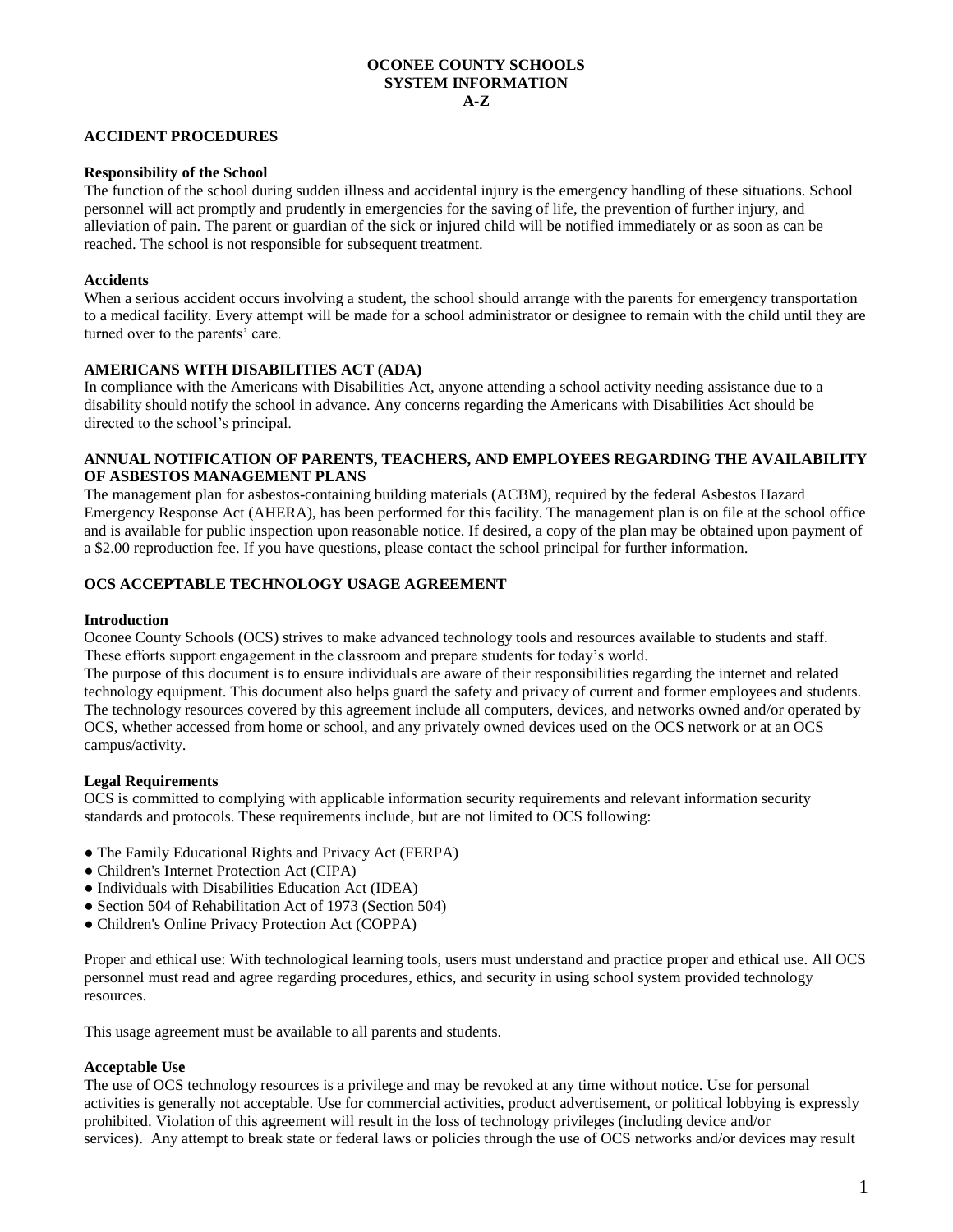in discipline (including termination or expulsion) or litigation against the offender(s) by the proper authority. OCS will provide any information necessary in order to fully cooperate with the appropriate authorities in the criminal process.

## **Network Etiquette**

You are expected to abide by the generally accepted rules of network etiquette. These include but are not limited to the following:

Acceptable Actions:

● Be courteous and respectful. Use appropriate language in any type of communication. No profane, abusive or impolite language will be used to communicate nor should materials be accessed that are not in line with the rules of Student Behavior Code*.*

● If you encounter materials that violate the rules of appropriate use, disconnect immediately and notify a teacher/supervisor. Do not duplicate or forward inappropriate content.

- Keep personal information such as logins, passwords, addresses, and phone numbers confidential.
- Use electronic services for educational purposes only.
- Use acceptable Online Publishing guidelines as outlined in technology handbook.

#### Unacceptable Actions:

● Do not use technology resources to harass or to harm other people and/or their work.

• Do not digitally trespass in others' drive, folders, work or files.

● Do not use technology resources in such a way that you would disrupt other users (sounds and/or excessive bandwidth usage, e.g., radio/audio streaming, video streaming).

● Do not view, send, or display offensive messages, pictures, or other inappropriate content. If you encounter controversial material, do not forward or duplicate; notify a teacher or administrator.

● Do not damage or deface any technology resources. This includes but is not limited to any malicious attempt to harm, modify, or destroy hardware as well as interfering with the network by installing software, shareware, or freeware, including the alteration of any controls designed to provide Internet safety or the alteration of OCS's default computer settings.

● Do not pursue internal or external "hacking," use anonymous email sites or proxies, access illegal file sharing networks, spread viruses, intentionally transmit spam or attempt to access inappropriate material.

● Do not share your password with anyone or allow anyone access to your accounts. The user is accountable for any and all activity that occurs under his/her login.

● Do not connect personal devices to the OCS wired or wireless networks unless it is a guest or BYOT network. Moreover, students and teachers should not create hotspots with their personal devices or utilize VPN software on personal or OCS devices while on the OCS network.

● Do not waste limited resources such as disk space or printing capacity. Schools may determine the staff and student print limitations.

● Do not violate any copyright laws including but not limited to music, videos, curricula, and software. Do not install software or apps on an OCS device without evidence of a valid license or permission.

### **Internet Safety**

In compliance with the Children's Internet Protection Act ("CIPA"), Oconee County Schools is required to implement internet safety procedures addressing: (a) access by minors to inappropriate material on the internet; (b) the safety and security of minors when using cloud storage, email, learning management system, chat rooms, and other forms of direct electronic communications; (c) unauthorized access, including so-called "hacking," and other unlawful activities by minors online; (d) unauthorized disclosure, use, and dissemination of personal information regarding minors; and (e) measures restricting minors' access to materials harmful to them. Furthermore, each campus educates students on cyberbullying, appropriate online behavior, social networking, and other aspects of digital citizenship as required by CIPA.

● OCS has implemented filtering and/or blocking software to restrict access to internet sites containing pornography, obscene depictions, or other materials harmful to minors under 18 years of age, to the extent practicable, while using its network. However, no software is completely fail-safe, and there is still a risk a user may be exposed to a site or message containing such materials.

● The student's parent or guardian is responsible for supervising and monitoring all computer usage that occurs outside the OCS network.

● Students should not share their private information, including name, home address, telephone number, photos, etc. on unsecured, public sites via the Internet or through software installed on OCS electronic devices.Students are advised to never access, keep, or send anything that they would not want the general public to see.

● Students will not meet in person with anyone they have met only online via the internet.

● The user is personally responsible for his or her actions in accessing and utilizing the school's computer resources.

● Students must abide by all laws, regulations, the Student Code of Conduct, Acceptable Use Policy, and other related OCS security policies.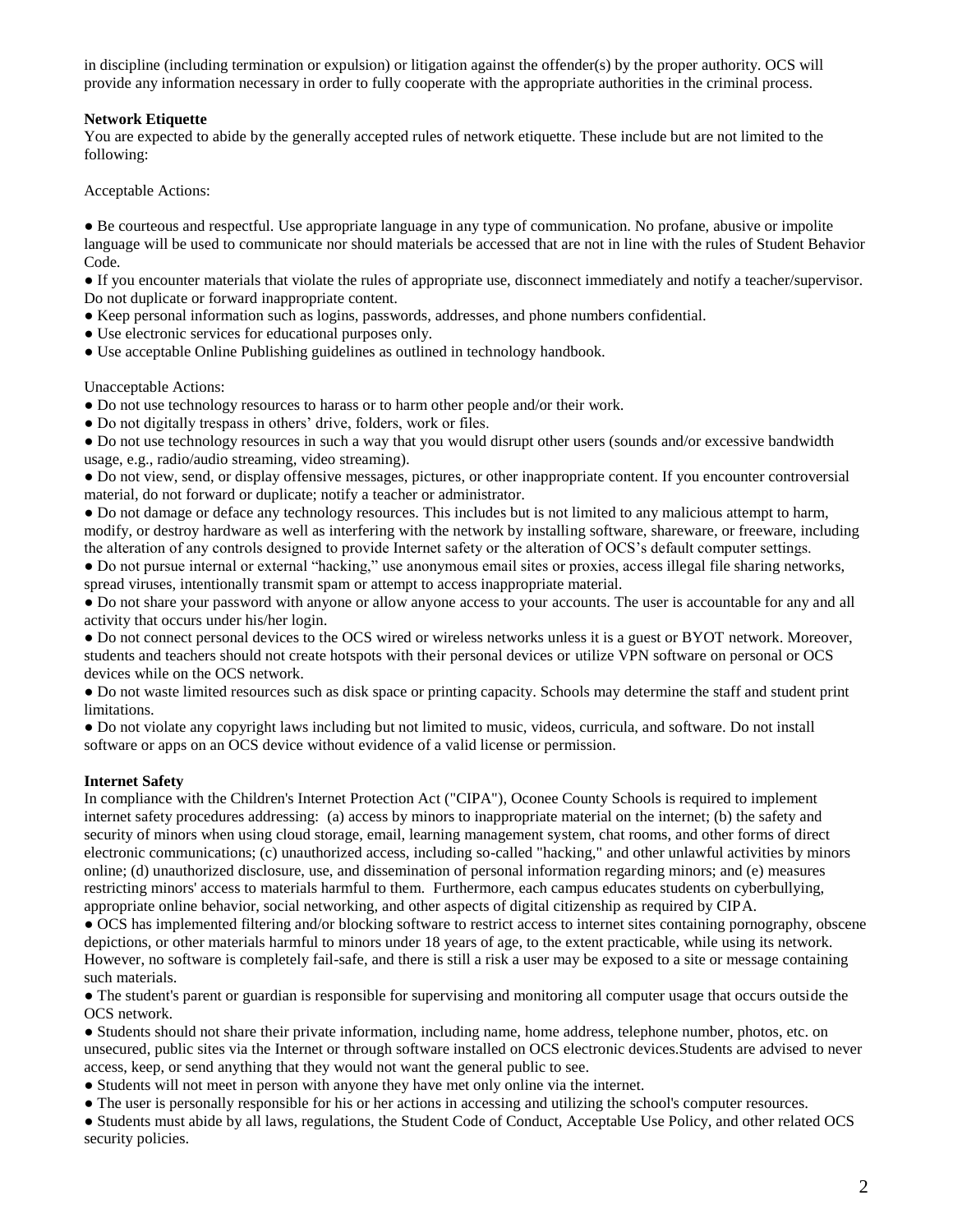### **Classroom Supervision**

During class time, each student's access to, and use of, approved technology resources (personal and district provided) will be directly under the teacher's supervision and monitored as a regular instructional activity. (During non-instructional times on campus, students may use their approved technology resources but must remain in compliance with this agreement.) At no time should a teacher's direction supersede the intention of the district's filtering system in blocking certain internet sites. Staff should enforce the rules concerning appropriate use of technology resources. If staff members become aware of student violations, they should correct the student and address the matter in accordance with this agreement and the Board of Education's general disciplinary policies and procedures. Observed staff violations of this agreement should be reported to the appropriate administrator.

\*Employees must password-protect or encrypt all student information stored on devices, USB drives, or other portable storage devices.

## **Sensitive Information**

OCS employees who have or may have access to personally identifiable student records shall adhere to all standards included in the Family Educational Rights and Privacy Act (FERPA), Children's Online Privacy Protection Act (COPPA), and other applicable laws and regulations, as they relate to the release of student information.

Each District email user is responsible for the content of all text, audio, video, or images that he or she places or sends over the internet or District email systems. An employee must preserve all emails and other relevant records related to all incidents that might be pertinent to possible litigation.

OCS does not grant any ownership, privacy, or an expectation of privacy in the contents of any message, including email, or other internet activities involving OCS resources or equipment.

The Superintendent will authorize the release of directory information only when it serves the best interest of the student(s). (See JR-E(l)).Parents/Guardians may elect to restrict publication of information about their child(ren) including posting in standard and electronic publications such as the Internet, by signing the "Consent to Publish Media Standard Release and the Directory Information Consent" found in the OCS handbook. Unless parents opt out, OCS may publish the following directory information: Student's name, address, telephone listing, email address, photograph, date and place of birth, Major field of study, Dates of attendance, Grade level, Student's participation in officially, recognized school activities and sports, Weight and height of athletes, Diplomas, certificates, awards, and honors received

Pictures, videos, or other media that include the heads of students, as well as student work, should be posted online only if a "Consent to Publish Media Standard Release" has been signed by parents.

# **Reporting**

Staff members are responsible for enforcing the rules concerning appropriate use of technology resources. If staff members become aware of student violations, they should correct the student and address the matter in accordance with this agreement and the Board of Education's general disciplinary policies and procedures. Observed staff violations of this agreement should be reported to the appropriate administrator.

● Harassment should be reported to the appropriate person: teacher, counselor, school administrator, or Human Resources Department.

● Cyberbullying is the transmission by any electronic communications that has the effect of bullying another student, including but not limited to sending email or text messages, or making website positions (e.g., postings on Facebook, Twitter, Instagram, YouTube, etc.). This prohibition applies to cyberbullying that occurs on campus and, under the circumstances outlined in Code 29: Bullying, to cyberbullying that occurs off campus (see Code 30 of the Student Behavior Code).

● When evidence of cyberbullying (for definition and parameters see code 29-30 in the Student Behavior) is reported to school officials, an investigation will be promptly conducted by the school's administration and notification will be given to the parents of all parties involved. Discipline will be imposed as warranted by the Student Behavior Code. Law enforcement will be contacted when the act of cyberbullying involves physical assault or battery on another student or school employee.

# **Monitoring**

OCS reserves the right to review any material stored and transmitted with school system technology or on school provided network resources. This monitoring is intended to determine whether specific uses of the network are appropriate. Employee:

● School issued cell phone records are monitored and available to public inquiry. Abuse of cell phone minutes may be cause for disciplinary action.

● Using personal cell phones and personal email accounts to conduct school business may be subject to open records requests.

● All electronic communications should be conducted through your OCS account.

● Electronic communications are not guaranteed to be private. All electronic transactions are stored by OCS and are subject to open records requests, but only if the request is in connection with a lawsuit or other legal proceeding. Student:

● All email communications from students need to be through OCS student accounts.

● Electronic communications are not guaranteed to be private and are stored by OCS.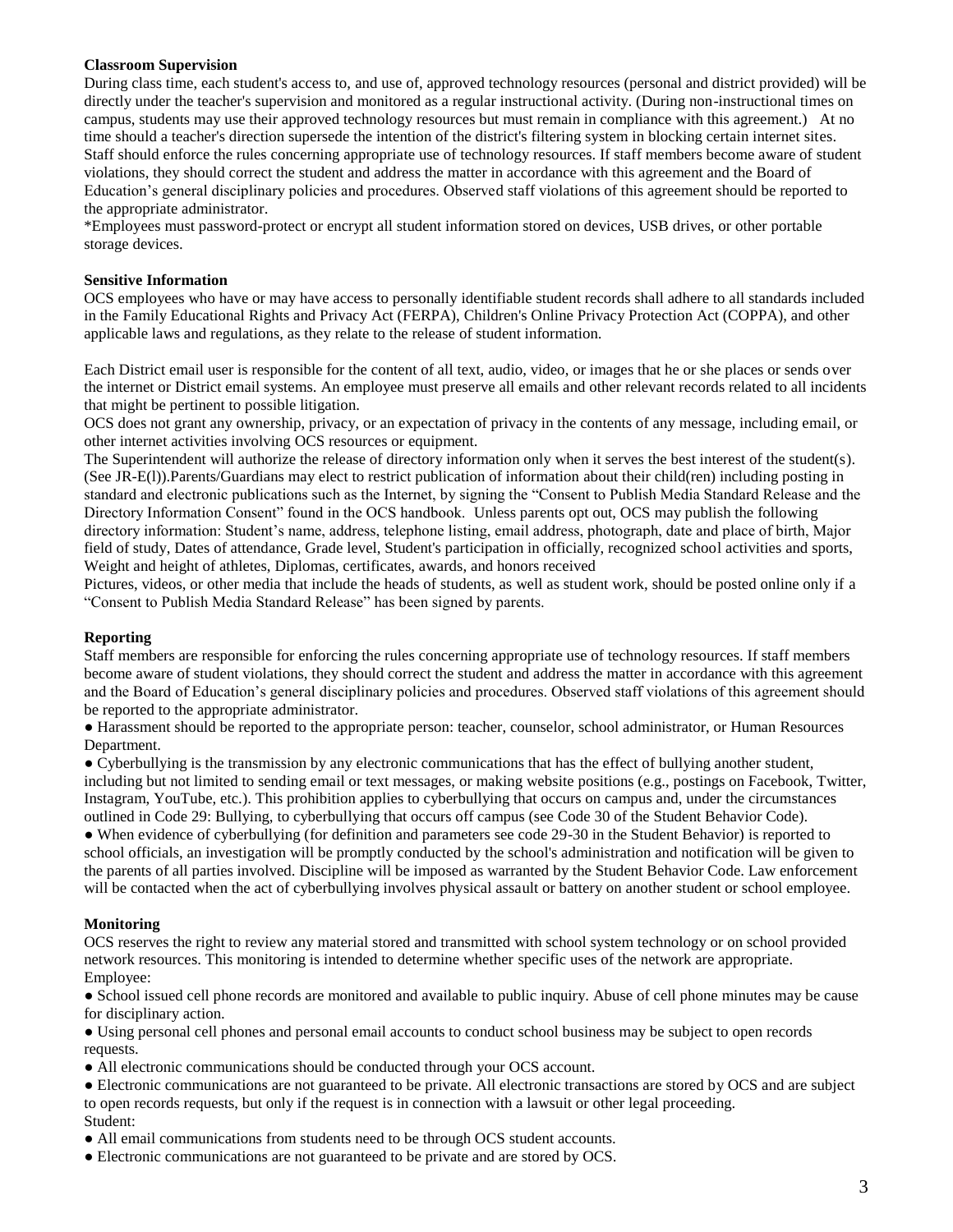- Notify a teacher of any security problems on an OCS device or network.Do not demonstrate the problem to other users
- If there is reasonable suspicion to believe that students have violated school policies, regulations, or guidelines, OCS may examine students' devices brought on school property or on school-sponsored activities and search their contents.

## **Penalties for Improper Use**

Crimes which involve the inappropriate use of a computer are defined in O.C.G.A. § 16-9-93 and include (1) computer theft, (2) computer trespass, (3) computer invasion of privacy, (4) computer forgery, and (5) unauthorized disclosure of a password or further means of access to a computer or computer network. In addition, there is a specific law against electronic distribution of obscene material to minors (O.C.G.A. 16-12-100.1).

Federal law (18 USC 1030) provides for fines and imprisonment up to 20 years for unauthorized or fraudulent use of computers that are used by or for the federal government, which includes many of the computers on the Internet, and for unauthorized disclosure of passwords and similar information when this affects interstate commerce. (Recall that email, as well as long-distance phone calls, constitute interstate commerce and thus fall under this law.)

The Electronic Communications Privacy Act (18 USC 2701-2709) and other wiretap laws prohibit unauthorized interception of electronic communications, including electronic mail.

You must also obey laws against private use of state property, divulging confidential educational records, copyright infringement, fraud, slander, libel, harassment, and obscenity. Laws against obscene or harassing telephone calls apply to computers that are accessed by telephone.

The Georgia Open Records Act applies to information stored in technology resources. This act gives citizens the right to obtain copies of public records, including any record prepared, received, or maintained by OCS in the course of its operations. Some kinds of records are exempt; among these are student records (including tests and homework), medical records, confidential hiring evaluations, trade secrets, and material whose disclosure would violate copyright laws.

### **Disclaimer**

OCS makes no warranties of any kind, whether express or implied, for the technology resources it is providing. OCS will not be responsible for any damages you suffer. This includes loss of data resulting from hard drive failures, mail delays, nodeliveries, or service interruptions caused by system negligence or by your errors or omissions. Use of any information obtained via the Internet is at your own risk. OCS specifically denies any responsibility for the accuracy or quality of information obtained through its technology resources

OCS may not at any time be held responsible for any loss or damage to a student's personal device. Students bring devices at their own risk. Students may connect to the BYOT network until it is phased out of OCS. Technical support will not be provided for personal devices.

### **Note**

Statements by the user on the Internet are from the author's individual point of view and do not represent the views of OCS, its employees, or members of the Board of Education. All works of authorship are copyrightable by Oconee County Schools (OCS) under the terms of an Attribution- ShareAlike Creative Commons Public License. Under this license, OCS permits anyone to copy, distribute, display, and perform the blog content, royalty-free, on the condition that they credit authorship and OCS each time they do so. OCS also permits others to distribute derivative works of student/staff content, but only if they do so under the same Attribution-Share Alike license that governs the original content. For more information on Creative Commons, visit: <http://creativecommons.org/licenses/by-sa/1.0/legalcode>

Employee, student and parental/guardian signature on the Acceptable Use Agreement represent consent to conform to the Acceptable Use Policy.

# **Primary Level (K-2) Using Technology at school**

Your school has computers, chromebooks, ipads, SMART Boards, and other technology tools to help you learn. Technology at school is only used for this purpose and should not be used to play games that are not educational. Your teacher must give you permission to use technology, and you must only use it in the way your teacher tells you to use it.

You may lose your permission to use technology if you choose not to follow technology use rules. Your teacher or principal may tell you that you may no longer use the computers, chromebooks, ipads, SMART Boards, or other technology in the school.

Teachers can see what you do on computers. Your teachers may watch everything you do on the computer and can look back at what you have done, even if you have left the computer.

### **Manners**

- Use nice words when typing messages on the computer or writing on the SMARTBoard.
- Only teachers should make changes to the way the computer screen looks.
- Only print when your teacher has given you permission to print.

### **Saving your work**

Your teacher will tell you how and when to save your work. Sometimes work on computers is accidentally lost. If your work is lost and cannot be found, you may not blame your teacher or school.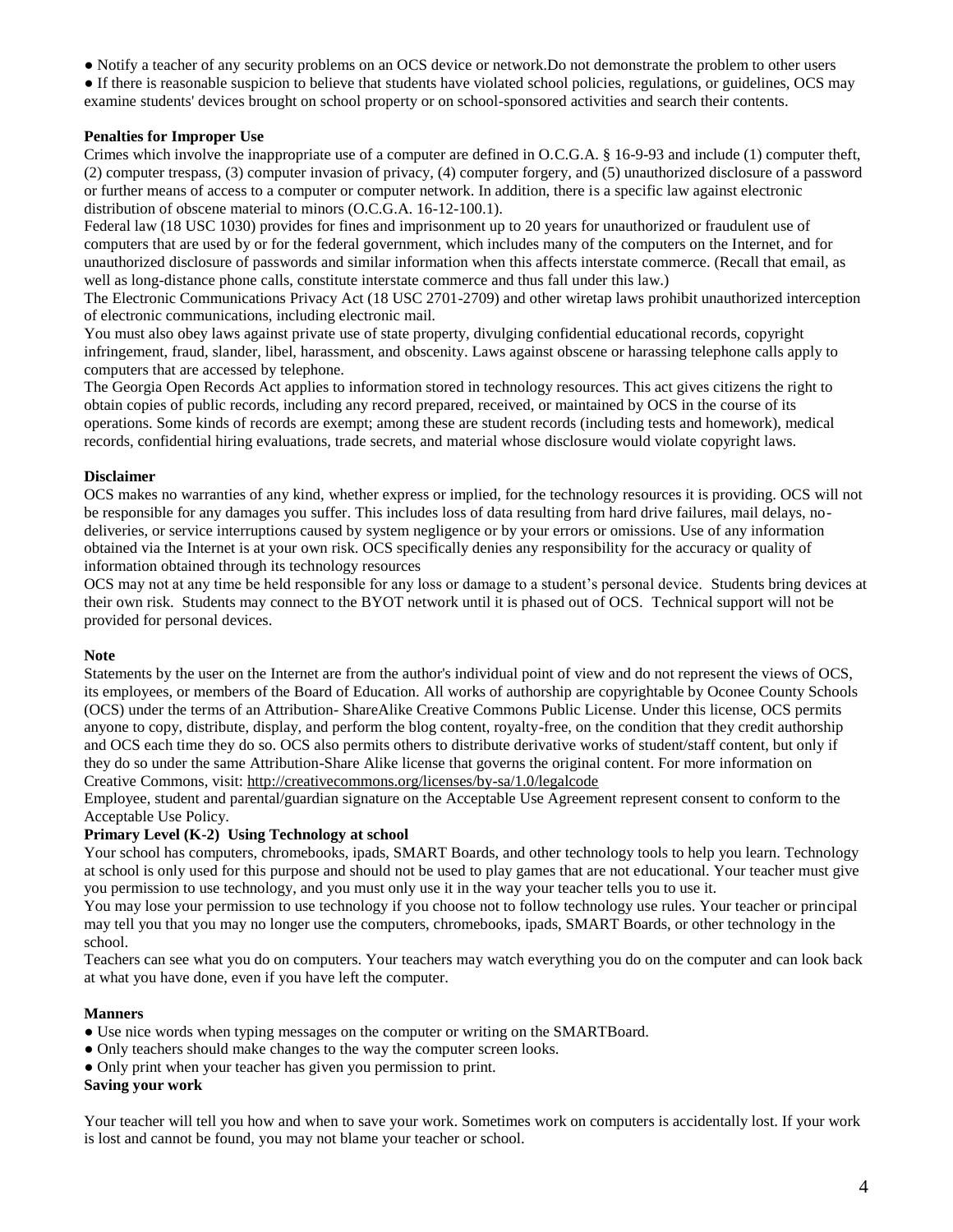# **Internet Use**

You may only use websites that your teacher has said for you to use.

#### **Bad things on the computer screen**

If you see something bad on the computer screen, turn off the monitor and tell your teacher.

#### **Disclaimers**

OCS has no responsibility for a student's personal device if stolen or damaged on school system property; off school system property while attending a school activity, function, or event; or en route to or from school or school-related activities. Help and support will not be provided by personal devices.

### **Intermediate Level (3-5) Technology Use**

Your school has computers, chromebooks, ipads, SMART Boards, and other technology tools to help you learn. If your school and teacher allow, you may bring personal devices to school.

Technology at school is only used to help you learn and should not be used to play games that are not educational. Your teacher must give you permission to use technology (including any BYOT devices), and you must only use it in the way your teacher tells you to use it.

#### **Loss of Use**

If you choose not to follow technology use rules, your teacher or principal may tell you that you may no longer use the computers, chromebooks, ipads, SMART Boards, or other technology in the school. **Monitoring**

Your teachers may watch everything you do on the computer and may look back at what you have done, even after you have left or logged off the computer.

#### **Manners**

● Be courteous and respectful. Use appropriate language in all types of communication including email.Inappropriate behavior; such as using bad words, hurtful or impolite language, and/or inappropriate pictures will cause you to lose your technology privileges.

- If you see something bad on the computer, turn off the screen and tell your teacher. Do not show any other students.
- Do not play games or access social media. Remember you must be 13 to have accounts on most social media sites.
- Do not damage any technology resources. Do not download anything without teacher permission.
- Only teachers should make changes to a computer's settings
- Only print when your teacher has given you permission to print

### **Saving your work**

Your teacher will tell you how and when to save your work. Sometimes work on computers is accidentally lost. If your work is lost and cannot be found, you may not blame your teacher or school for the loss.

#### **Internet Use**

You may only use websites that your teacher has said you can use. You may only conduct internet searches for topics that have been assigned by your teacher.

#### **Security**

Your password is confidential and should be protected. Giving someone your password can be a crime under Georgia law. No one should log on to the network using another person's ID. You are accountable for all actions taken under your login.

#### **Take care of technology equipment**

You should always treat the technology equipment with care. Do not break or write on technology devices. If you see someone else damage a computer or other technology report it to your teacher.

### **Cyberbullying**

Cyberbullying is defined as any electronic communication that hurts someone's feelings on purpose. If you feel that someone has said something hurtful to you on the computer, speak with a teacher or counselor.

### **Copyright**

Do not make copies of copyrighted music, video, and (or) software without permission of the copyright owner. It is illegal to copy a picture, video, or music file without the permission of the owner.

#### **Disclaimers**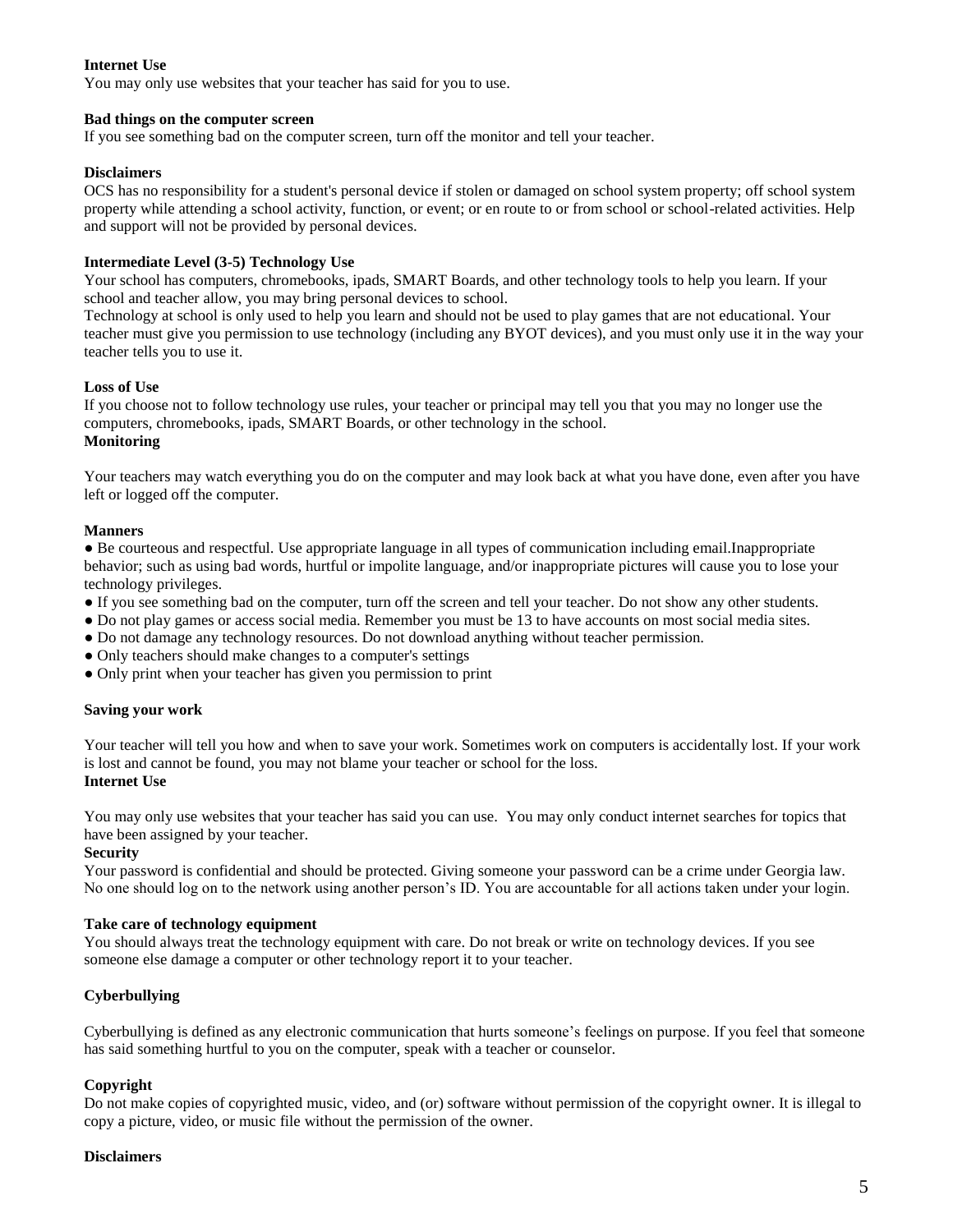OCS has no responsibility for a student's personal device if stolen or damaged on school system property; off school system property while attending a school activity, function, or event; or en route to or from school or school-related activities. Help and support will not be provided by personal devices.

# **ATTENDANCE PROTOCOL**

#### **Intent**

State Law requires that the school system, with the aid of county officials and social service agencies, develops and implements a Student Attendance Protocol. The objective is to reduce the number of student absences from school. The Student Attendance Protocol includes procedures to be used in identifying, reporting, investigating and prosecuting cases of alleged violations of the State Compulsory Attendance Law. This law mandates school attendance for children ages 6 to 16. Additionally, the protocol must specify local methods used to determine the causes of student truancy and to develop solutions to remedy these causes.

The following Attendance Regulation contains "Best Practices" to support the belief that daily school attendance is critical to the development of any student. Absence from school should be avoided whenever possible.

#### **Recording Absences**

Teachers and school attendance clerks will keep records of students' daily attendance as required by state law. The student information system will be used to record excused absences, unexcused absences, tardies, early checkouts, and suspensions.

A student is absent if he/she:

- Misses more than one-half of the instructional day (3+ hours).
- Arrives to school after  $11:00$  AM (K-5) or  $12:00$  PM (6-12).
- Leaves school before 11:00 AM (K-5) or 12:00 PM (6-12) and **does not return** to school that same day.

Any high school student who misses one-half or more of any class will be counted absent from that class.

#### **Oconee County Attendance Risk Reduction Panel**

By order of the Juvenile Court, the Oconee County Attendance Risk Reduction Panel has been established. Students with excessive absences and/or tardies may be called to appear before this panel, which consists of members of various community agencies gathered to provide support to parents and children for the purpose of improving attendance. It is incumbent upon the parent(s)/guardian(s) to work with the panel to develop a plan of action. Failure to comply with the plan may result in a referral to the Department of Family and Children Services and/or Juvenile Court.

#### **Excused Absence**

- 1. Any state approved reason (as listed below)
	- Personal illness, requiring attention from a health care professional (i.e. doctor, dentist, psychiatrist, etc.)
	- Serious illness or death in a student's immediate family
	- A court order or an order of a government agency mandating absence
	- Religious holiday
	- Conditions rendering attendance impossible or hazardous to student health or safety
	- Registering to vote or voting in a public election
	- Visitation with a parent or legal guardian in military service in the armed forces of the United States or the National Guard, and such parent or legal guardian has been called to duty for or is on leave from overseas deployment to a combat zone or combat support posting
	- All students serving as pages of the Georgia General Assembly
	- All students in foster care who attend court proceedings relating to the student's foster care will be counted present
- 2. All students traveling on a school-sponsored trip

#### **Parent Excused Absences**

Each student is allowed **5** parent excused absences per year. These absences are to be supported by a note from the parent/guardian, and must be received within **2 days** of the student's return to school in order to be accepted.

#### **Unexcused Absence**

All absences, other than those listed under the *Excused Absence* section, will be considered "unexcused."

#### **Consequences of Unexcused Absences**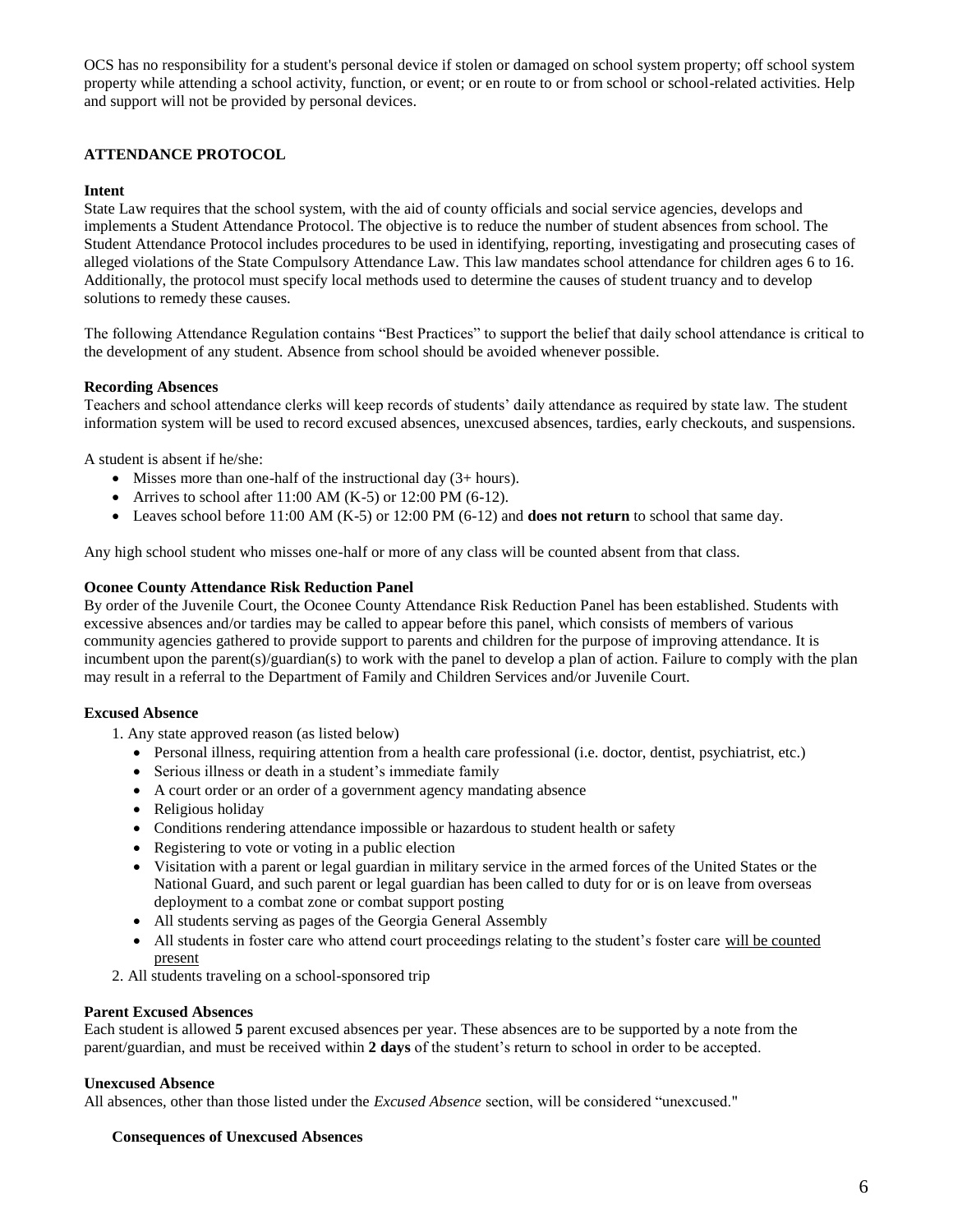- 1. After five absences, the school will notify the parent(s)/guardian(s). The notice will outline the penalties and consequences of such absences and state that each subsequent absence will constitute a separate offense under the Georgia Compulsory Law.
- 2. A written summary of possible consequences and penalties for failure to comply with the Georgia Compulsory Law will be provided to parent(s)/guardian(s) by September 1 of each school year or within 30 days after a student has enrolled in the school district. The parent(s)/guardian(s) will sign a statement indicating receipt of such written statement of possible consequences and penalties. Students who are 10 years or older by September 1 will sign a statement indicating receipt of a written statement of possible consequences for noncompliance with the school district's attendance policy.
- 3. The lead social worker will be notified for intervention should excessive absences continue.
- 4. When a student, who is beyond the compulsory attendance age, misses more than 10 consecutive days of school, the School Attendance Committee may withdraw that student and report them as non-compliant if he/she is under the age of 18. If 18 years or older, students who miss more than 10 days per semester may be withdrawn from school or placed at the Oconee County Community School. (Note: the compulsory attendance age in Georgia is 6-16.)
- 5. If a student was granted a transfer to another school, he/she may be placed back at his/her school of origin as recommended by the Principal and Superintendent, or the Superintendent's designee.
- 6. Any situation resulting in excessive absences may be referred to the Oconee County Attendance Risk Reduction Panel.

### **Tardy**

A student is marked tardy if he/she arrives after the start of the school day (or the start of class for high school students). Tardies are excused for the same reasons as excused absences with proper documentation. High school tardies are counted per period. Punctuality is expected. Excessive tardies may be referred to the school social worker and/or an administrator for appropriate discipline, which may include anything from detention to in-school suspension (ISS) and/or out-of-school suspension (OSS).

### **Early Checkout**

A student will be marked as an early checkout if he/she leaves before the end of the school day, missing no more than three hours of school. Schools will not accept phone calls, faxes, or emails requesting an early checkout for a student driving his or herself from school. Early checkout will only be granted by a note from the parent/guardian turned in prior to 8:15 a.m. the day of checkout. Failure to submit the required documentation will result in the parent/guardian having to check the student out through the attendance office.

### **Consequences of Excessive Tardies and/or Early Checkouts**

- 1. Elementary school interventions may include phone calls and letters to parents, and/or referral to the school Social Worker.
- 2. Middle school interventions may include the above and/or after school detention.
- 3. High school interventions may include the above, as well as after school detention, Saturday school, and/or loss of parking privileges.
- 4. If a student was granted a transfer to another school, he/she may be placed back at his/her school of origin as recommended by the Principal and Superintendent, or the Superintendent's designee.
- 5. Any situation resulting in excessive tardies and/or early checkouts may be referred to the Oconee County Attendance Risk Reduction Panel.

### **Attendance for Extra-Curricular and Co-Curricular Participation - Middle School and High School**

- 1. A student must be in attendance for at least a half day of school in order to participate in an extra-curricular or cocurricular activity, except for extenuating circumstances.
- 2. A student may not participate in an extra-curricular or co-curricular activity on a day that he/she has served either out-of-school suspension (OSS) or in-school suspension (ISS), unless the in-school suspension is completed by 3:30 p.m. (Out-of-school suspension is effective from the time the disposition is assessed until the beginning of the first day that the student is back in school.)
- 3. A student who goes on a field trip is not considered absent.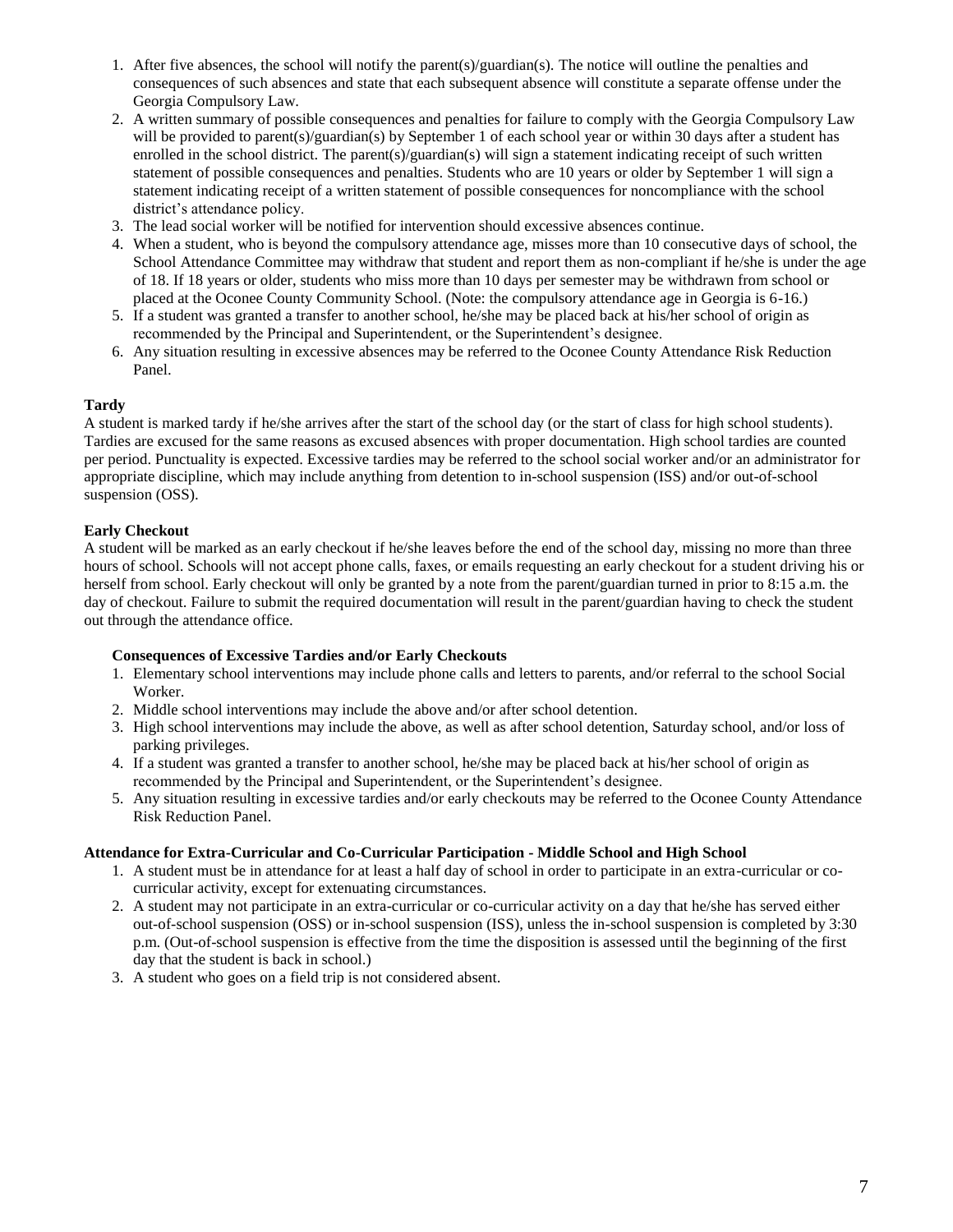# **BULLYING**

Bullying, as described in Georgia Law, is prohibited in all Oconee County Schools. When a parent, student, teacher, staff member, or other adult suspects that bullying has occurred, they are expected to report the incident to school administration immediately. School personnel are mandated to report an incident if they have reliable information that would lead a reasonable person to believe that bullying is occurring. Once school administration has been notified, an immediate investigation will occur.

If the administration finds that bullying has occurred, the administration will take appropriate disciplinary action based on the severity and number of offenses. The administration will also contact the parents of both the victim and the person bullying, so that all parties involved are aware of the situation. Oconee County Schools, at all three levels, has developed a progressive discipline chart in order to respond to bullying. At each level, the range of punishment can vary from a warning and counseling to expulsion. In grades 6-12 - upon the third bullying offense - the school will take the accused before a hearing officer and make a recommendation that the student be placed in the Oconee County Community School for up to one calendar year. Students who are charged with bullying in the elementary grades may be placed at another school to rectify the behavior. If this action occurs, the parents will be responsible for transporting the student to and from school.

All individuals who report an incident of bullying in good faith will be immune from civil liabilities for any damages caused by such reporting. Retaliation following a report of bullying is prohibited and should be reported to school administration immediately. Training will take place for administration and staff as needed.

### **CLUBS AND ORGANIZATIONS**

Oconee County Schools offers a variety of clubs and organizations for student participation. Parents may choose to decline for their child to participate in any club or organization available through Oconee County Schools by completing a form at the school or the signature page in the front section of the OCS District Pages.

#### **\*\*For a list of clubs and organizations at your school, please contact the school's front office.**

Written permission from a parent or guardian is required prior to a student's participation for clubs or organizations started during the school year.

#### **CONFERENCES**

Individual parent/teacher conferences may take place at any time during the school year when either the parent or teacher deems one necessary. There are two set conference dates during the school year for grades K-8. Should a parent decide to have an attorney present during a conference, the school should be notified prior to the conference so that Board of Education attorney can be present as well.

### **CONSENT TO PUBLISH MEDIA/STANDARD RELEASE**

Occasionally, employees may publish electronic media of students for various purposes including highlights of student work, performances, and school events, as well as distribution of school broadcast news via the Internet. In addition, Oconee County Schools and/or its teachers may produce websites and other electronic publications that contain student pictures, videos and other media along with the students' names. The signature page contains a *Consent to Publish Media* authorization.

### **DISCIPLINE – STUDENT BEHAVIOR CODE**

#### **Development of the Student Behavior Code**

This code was developed in conjunction with Georgia school laws pertaining to student discipline in elementary and secondary public education outlined in the Official Code of Georgia Annotated (O.C.G.A.), commonly called the Georgia Code (specifically, O.C.G.A. § 20-2-730 – O.C.G.A. § 20-2-769). Such a code is mandated in O.C.G.A. § 20-2-735. The behavior code is reviewed on an annual basis. The revisions of the behavior code will go into effect on the first day of school each year.

#### **When the Student Behavior Code Applies**

The rules contained in the *Student Behavior Code* apply to students, both during and outside normal school hours, who are:

- On school system property
- Off school system property while attending a school activity, function, or event
- En route to or from school or school-related activities
- Off school system property if: (a) the student's off-campus conduct could result in the student's being charged with an criminal offense (or delinquent act) that would be a felony if committed by an adult and the off-campus conduct either makes the student's continued presence at school a potential danger to the educational environment or disrupts the school environment; or (b) the student's off-campus expressive behavior (including, but not limited to, written communication, internet postings, communication through social media, cyber bullying [threats or harassment], or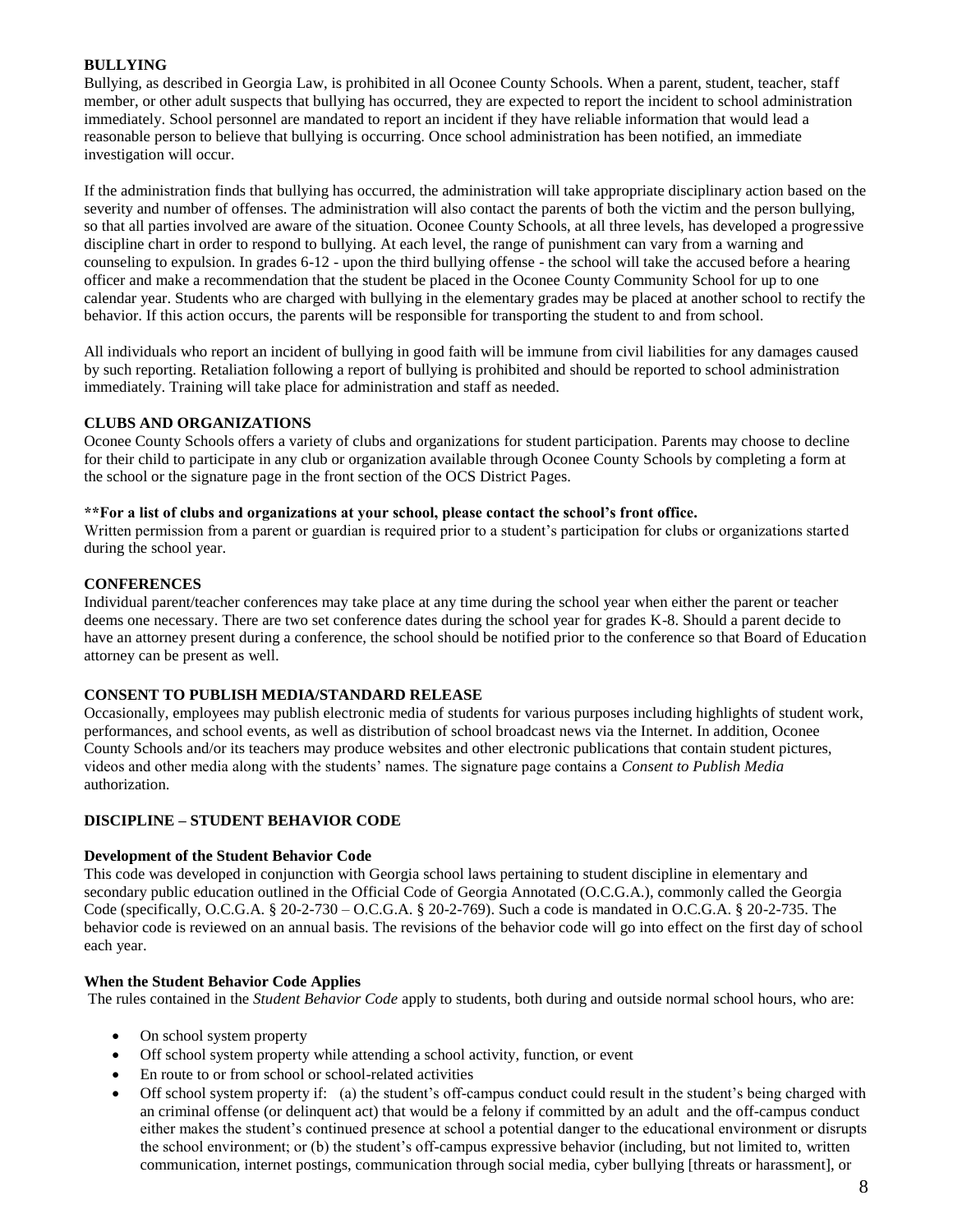texting) could reasonably be expected to come to the attention of school officials and create a substantial risk to the safety of students, staff or others and/or a risk of substantial disruption to the school, program, or school environment.

School bus stops

## **Explanation of Consequences**

# *Detention*

A requirement that the student report to a specific school location and make up work missed or to receive specific instruction in behavior modification. Detention may require the student's attendance before or after school.

## *Alternative Placement for Elementary Students*

Temporary removal of a student from the regular classroom and assignment to another classroom or administrative office for a period of time deemed appropriate by school administration.

### *Short-Term Alternative Placement (In-School Suspension or ISS)*

Removal of a student from the classroom to work in an isolated area staffed with school system personnel. While in this setting, the classroom teacher provides work for the student to complete. This is used sometimes in lieu of out-of-school suspension. The student is excluded from all school-sponsored and extracurricular activities while assigned to this setting.

# *Therapeutic Removal of a Student*

A student may be sent home from school for therapeutic purposes. The principal or designee and the parent/guardian may agree that, in some instances, it may be better for a student to leave school temporarily. This time away from class should not be considered as suspension.

# *Suspension*

Removal of the student from the school campus and exclusion from all school-sponsored activities, extracurricular activities, and course work required. Suspension by the school principal or designee will not exceed 10 consecutive days. The disciplinary hearing officer or the Board of Education may only impose suspensions beyond 10 days after a due process hearing to determine guilt or innocence. A student suspended beyond 10 days may be afforded the opportunity to enroll in the alternative program.

### *Expulsion*

The removal of a student from the school system for an extended period of time; or permanent removal by the Board of Education or through a disciplinary hearing.

### *Long-Term Alternative Placement*

A setting that a student may be offered when suspended from school for more than 10 days. The student is excluded from all school-sponsored and extracurricular activities while assigned to the alternative school (unless otherwise designated by the superintendent or designee). There are at least four ways a student may gain entry to this program:

- Through a disciplinary hearing process
- Through principal and parent/guardian agreement (proper waivers must be signed)
- By committing a third offense for bullying (applies to middle and high school students)
- By superintendent assignment (only for students in grades K-5)

# **Explanation of the Term "Possession"**

A student is in "possession" of an illegal or prohibited item when it is found, or determined to be, in or on the person of the student, in his or her personal effects (including book bag, pocketbook, or athletic bag), located in the student's locker, in a student's vehicle (or a vehicle in which the student was transported), while the student is on school property or at any school event or function.

# **Discipline Incident Type Codes**

# *CODE 01: ALCOHOL*

*Violation of laws or ordinances prohibiting the manufacture, sale, purchase, transportation, possession, or use of intoxicating alcoholic beverages or substances represented as alcohol during the school year.*

A student will not possess, sell, use, transmit, consume, or be under the influence of any alcoholic beverage, stimulant, or intoxicant of any kind.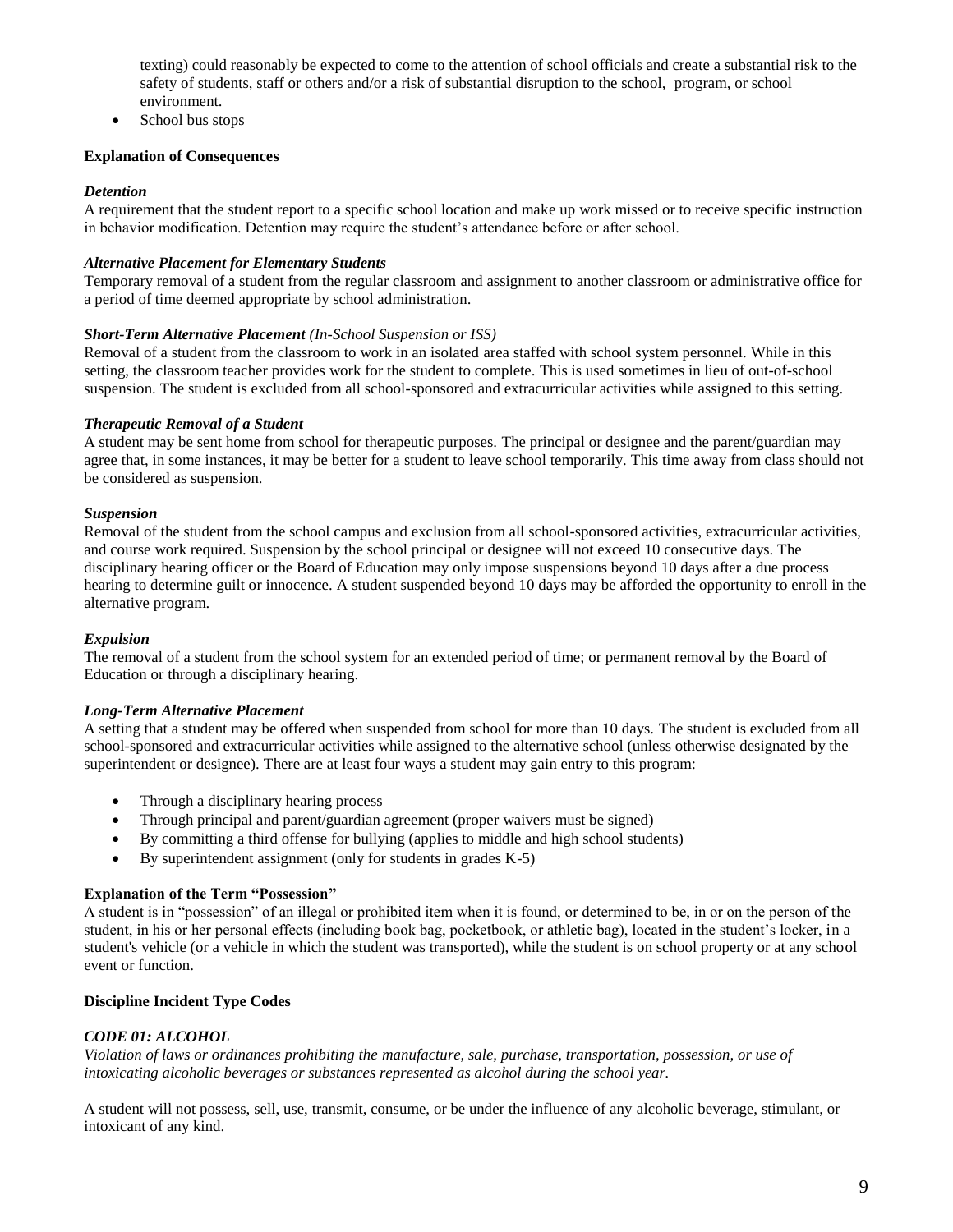Disposition: Ranges from a Written Warning to Expulsion (Suspension time may be reduced if the student successfully completes a school-sponsored and approved intervention program.)

# *CODE 02: ARSON*

*Unlawful and intentional damage or attempted damage to any real or personal property by fire or incendiary device. Examples include firecrackers, fireworks, and trash can fires (if they are contributing factors to a damaging fire.) Without a fire, firecrackers and fireworks are included in the Discipline Incident Type Code 23 (Weapons – Other.) This code does not include the simple act of lighting a match or lighter.*

A student will not cause or attempt to cause damage to any real or personal property by fire or any incendiary device.

# Disposition: Ranges from Alternative School Assignment to Expulsion **Law enforcement will be called.**

# *CODE 03: BATTERY*

*Intentional and substantial physical harm or visible bodily harm to another. As used in the Georgia Code section for this offence, the term "visible bodily harm" means bodily harm capable of being perceived by a person other than the victim and may include, but is not limited to, substantially blackened eyes, substantially swollen lips, or other facial or body part, or substantial bruises to body parts.*

# **This code is only used when the attack is very serious – enough to warrant calling the police.**

Battery may include an attack with a weapon that causes serious bodily harm to the victim.

A student will not cause or attempt to cause physical injury or behave in such a way as could reasonably cause injury to another person. A student will not engage in verbal confrontation or other verbal misbehavior including insult, use of profanity, ethnic, racial, sexual, religious slurs, bullying, or harassment that might lead to this offense.

Any student who commits an act of physical violence against a teacher, administrator, school bus driver, or any other school employee will be suspended pending a disciplinary hearing before a tribunal.

The Board of Education will appoint members of the tribunal (which will consist of three certified educators) to determine all issues of fact and intent relative to the alleged incident of physical violence. The tribunal will submit its findings of fact and intent, along with its recommendations of punishment, to the Board as required by O.C.G.A. § 20-2-751.6. The Board will review the findings and recommendations of the tribunal and may follow the recommendation or impose penalties not recommended by the tribunal.

If the student is found guilty of this offense, the discipline will be expulsion, long-term suspension, or short-term suspension. In cases where the act of physical violence results in physical harm, the student will be expelled for the remainder of his/her eligibility to attend public school. If the student is in grades K-8, the Board of Education may, at its discretion and on the recommendation of the tribunal, permit such student to re-enroll in the regular public school program for grades 9-12. The Board of Education may permit the student to attend alternative school for the period of the student's expulsion.

Disposition: Ranges from Short-Term Suspension to Expulsion **Law enforcement will be called.**

*CODE 04: BURGLARY* (Not defined nor reported for student discipline.)

# *CODE 05: COMPUTER TRESPASS*

*The unauthorized use of a computer or computer network with the intent of deleting, obstructing, interrupting, altering, damaging, or in any way causing the malfunction of the computer, network, program(s), or data.*

Students may not cause or attempt to cause damage to any computer hardware or software.

# **051** *Violation of Computer Ethics*

*Stealing or copying software that is the property of the Oconee County Schools is strictly prohibited. Students are expected to fully comply with all components of the school system's technology usage agreement. Students who choose to abuse computer privileges are subject to disciplinary consequences. Any violation of the network usage agreement is considered a violation of this code.*

*Lap top computers and personal desk accessories are discouraged but may be allowed with administrative and teacher approval. Violation of any school rule with such a device will result in loss of privilege and may result in disciplinary consequences.*

### Disposition: Ranges from a Written Reprimand to Expulsion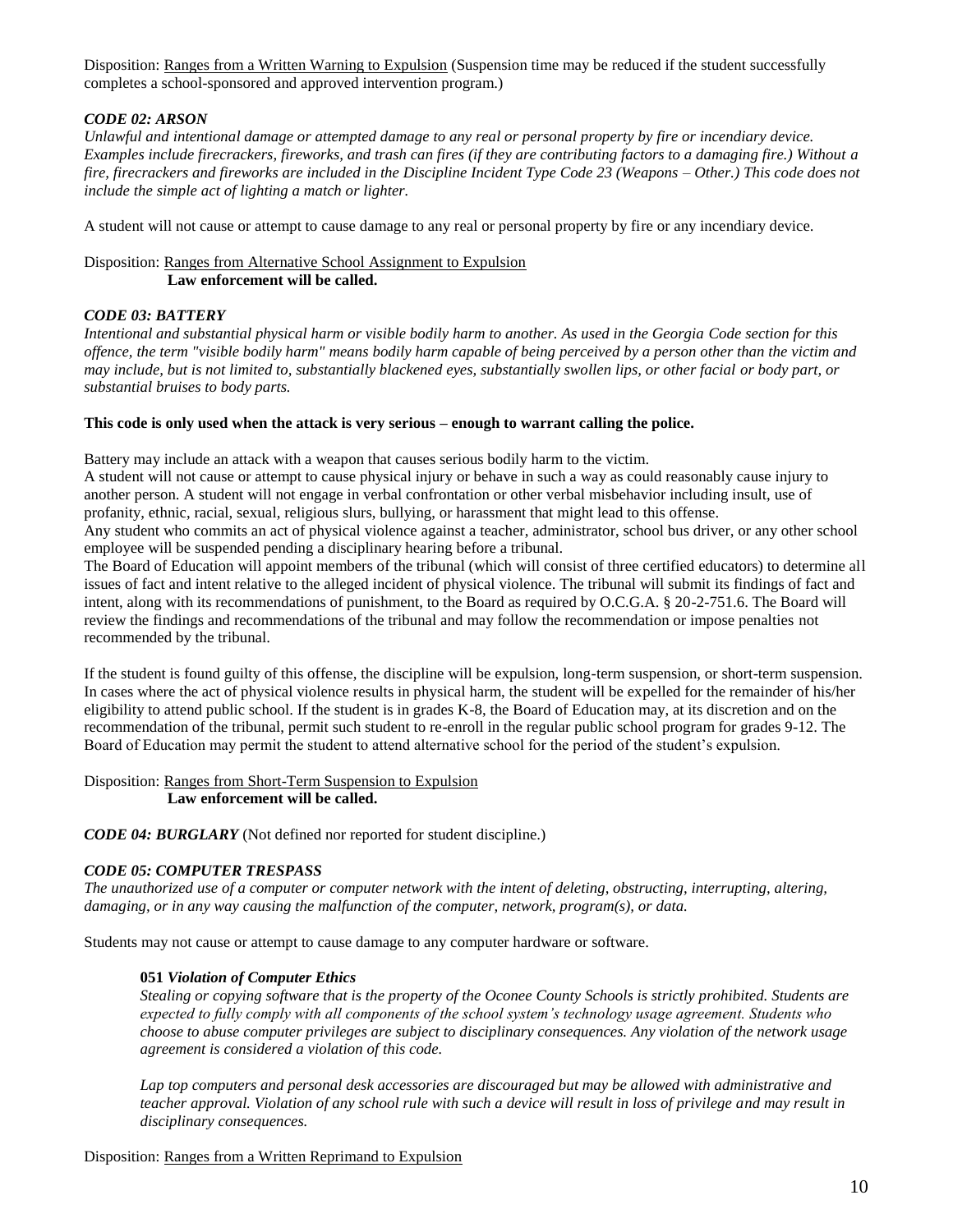## *CODE 06: DISORDERLY CONDUCT*

*Any act that substantially disrupts the orderly conduct of a school function; substantially disrupts the orderly learning environment; or poses a threat to the health, safety, and/or welfare of students, staff, or others.*

If the action results in a more serious incident, report it in one of the following categories:

#### 061 *Misbehavior on the School Bus*

In accordance with the law, any form of physical violence, bullying, physical assault, or battery is strictly prohibited on a school bus as it is on other school properties. Any form of verbal assault, disrespectful conduct, or unruly behavior will not be tolerated. Georgia law requires a meeting between the parent/guardian and school officials whenever a student is engaged in any form of bullying, physical assault, or battery on a school bus. This meeting will be for the purpose of assessing age-appropriate disciplinary sanctions/penalties and for developing a behavioral contract specific to the inappropriate behaviors being targeted. This contract will be effective for the period of time set forth by the school administration. Behavioral contracts may be used for other bus misconduct as deemed appropriate by local school administration.

Any violation of the bus rules and anything that the driver deems unsafe or inappropriate will result in a verbal warning, assigned seating, and/or a written referral. All referrals are turned in to the Director of Transportation. The referral will be sent to the appropriate school electronically. Some actions may result in the student being suspended from the bus for a short period of time or expelled from the bus for serious behavior or safety issues.

The Director (or designee) have the authority to board any bus and address any safety/behavior issues that they observe, or when requested to do so by the school and/or driver. All transportation employees who enter a school bus should notify students of their name, position/title, and the reason for entering the bus.

The school system is committed to transporting students safely to and from school. All students are expected to behave appropriately while riding on the bus. To this end, students are expected to abide by these specific rules as well as those set forth by the Pupil Transportation Department or school administrators. Failure to do so will result in loss of rider privileges.

### **The bus driver has the authority to assign seats at any time. Drivers also have the authority to add additional rules as they deem necessary.**

Students will be prohibited from the following while on the school bus:

- Use of any electronic devices that might distract the school bus driver including but not limited to pagers, cell phones, audible radios, tape or compact disc players without headphones, or any other electronic device used in a manner that might interfere with school bus communication equipment or the school bus driver's ability to operate the bus; such devices will be confiscated and turned in to school administration if used
- Use of mirrors, lasers, flash cameras, or any other lights or reflective devices that might interfere with the driver's ability to operate the bus
- Transporting inflated balloons, large bouquets in glass containers, or any other large item (including large school projects or band instruments), that might create visual restrictions to the bus driver or block the aisle of the bus
- Use of alcohol, tobacco products, or any other substance deemed illegal or inappropriate within the OCS Student Behavior Code
- Transporting weapons of any kind
- Use of loud, profane or abusive language, obscene gestures, or other unruly behavior; including but not limited to fighting, spitting, bullying, threatening, harassing, or taking objects that are not yours
- Falsifying or forging information
- Improper touching or public displays of affection
- Eating, drinking (except water, which can be brought on the bus in a closed container), chewing gum, or littering
- Damaging seats or any other part of the school bus
- Throwing objects in the bus or out of a bus window/door
- Extending arms, head, or hands outside of a bus window/door or across the aisle
- Moving from seat to seat while the bus is in motion
- Bringing animals on the bus

Disposition: Ranges from a Written Reprimand to Expulsion (This could include suspension from the bus.)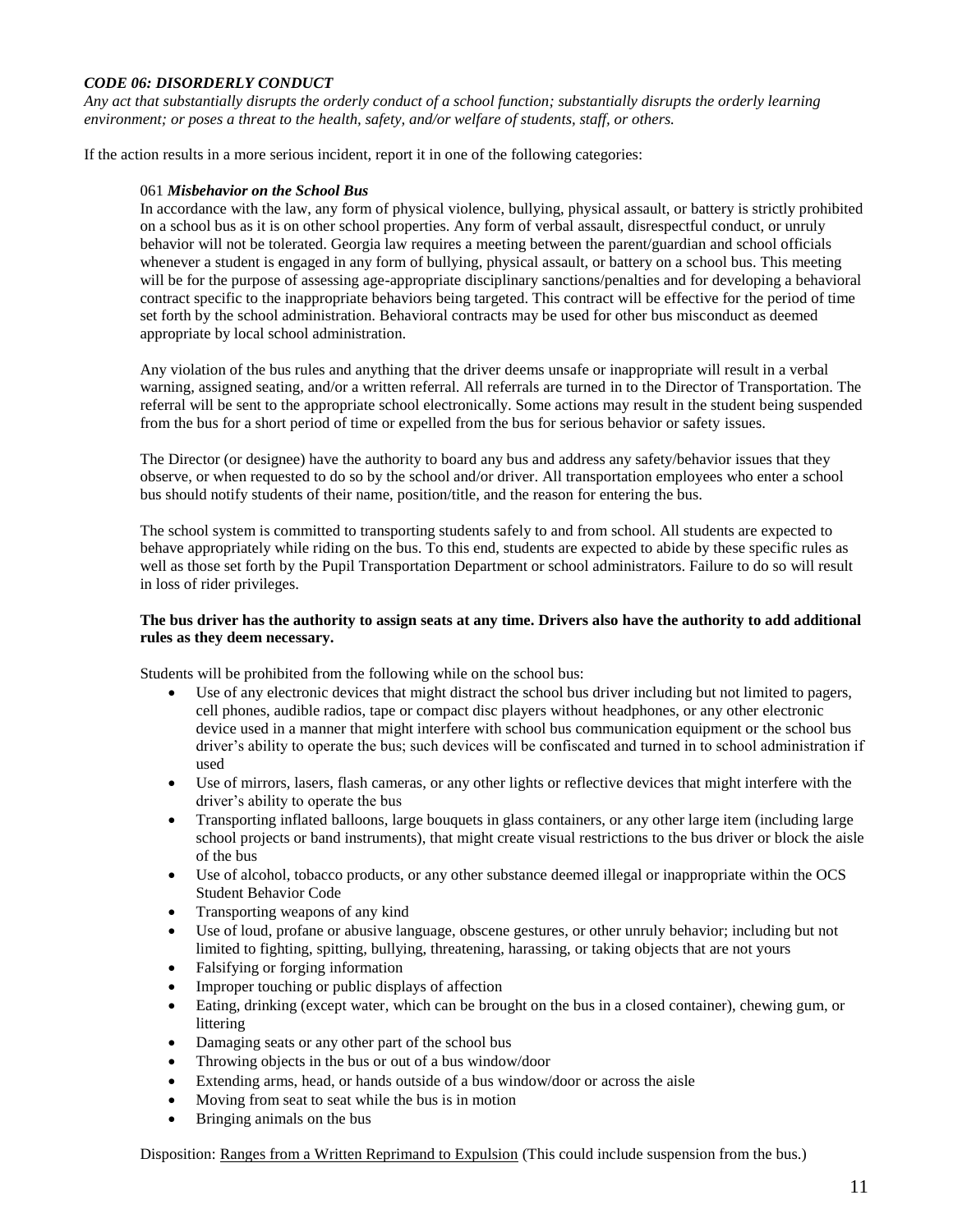063 *Disruptive Behavior* 064 *Repeated Violations/Misbehavior* 065 *Throwing Objects*

No student will threaten to or intentionally

- Occupy any school building, gymnasium, school grounds/properties or part thereof, with intent to deprive others of its use or where the effect thereof is to deprive others of its use; block the entrance or exit of any building or property (including any corridor or room thereof) so as to deprive others of access thereto; or block normal pedestrian or vehicular traffic on a school campus except under the direct instruction of the principal
- Prevent the convening of or force the disruption of any lawful mission, process, or function of the school by the use of any manner of violence, force, noise, coercion, treat, intimidation, fear, passive resistance, or any other conduct
- Burn or otherwise damage any school building or property
- Possess, discharge, display, or otherwise threateningly use any firearm, explosives, knives, or other weapons (or any object that can reasonably be construed as a weapon) on school premises
- Make noise or act in any manner so as to interfere seriously with the teacher's ability to conduct his/her class
- Refuse to identify oneself upon request of any teacher, principal, superintendent, school bus driver, or other authorized school personnel
- Make, or encourage others to make, prank phone calls; activate a fire alarm without justification; or falsely report a fire, bomb, terroristic act, or any other threat the student does not believe to exist
- Commit any act or crime of violence

Disposition: Ranges from a Verbal Reprimand to Expulsion

# *CODE 07: DRUGS (except alcohol or tobacco)*

*The unlawful use, cultivation, manufacture, distribution, sale, purchase, possession, transportation, or importation of any controlled drug or narcotic substance or equipment or devices used for preparing or using drugs or narcotics. Includes being under the influence of drugs or substances represented as drugs. Code includes over-the-counter medications if abused by the student.*

A student will not possess, sell, or transmit (or attempt to sell or transmit) any substance under the pretense that it is, in fact, a prohibited substance as described in this rule.

A student will not possess, sell, or transmit (or attempt to sell or transmit) any illegal drug or drug paraphernalia.

Possession, sale, transfer, or use of prescription or non-prescription drugs can be a violation of this rule.

Misuse of prescription or non-prescription drugs will be considered a violation of this rule.

Each school is assigned a nurse to oversee the clinic. All prescription and non-prescription drugs must be checked in and administered through the clinic. Use of a drug authorized by a medical prescription from a registered physician and taken in accordance with system guidelines will not be considered a violation of this rule.

*Any student who has asthma will be permitted to carry asthma medication prescribed by a physician on his/her person and self-administer it during school or at school-related activities as long as the school nurse has been notified and the appropriate paperwork has been filed as specified in Board policy*.

Disposition: Ranges from a Written Reprimand to Expulsion (Suspension time may be reduced if the student successfully completes a school-sponsored and approved intervention program.)

### *CODE 08: FIGHTING*

*Mutual participation involving physical violence where there is no main offender and no major injury.*

A student will not cause or attempt to cause bodily injury or behave in such a way as could reasonably cause bodily injury to any person.

A student will not make threatening, harassing, or intimidating remarks, gestures, or posturing toward any person that threatens the safety or well-being of that person or has the likelihood of provoking a fight. This includes but is not limited to fighting, use of profanity, or derogatory comments of ethnic, racial, sexual, or religious nature.

Disposition: Ranges from Short-Term Suspension to Expulsion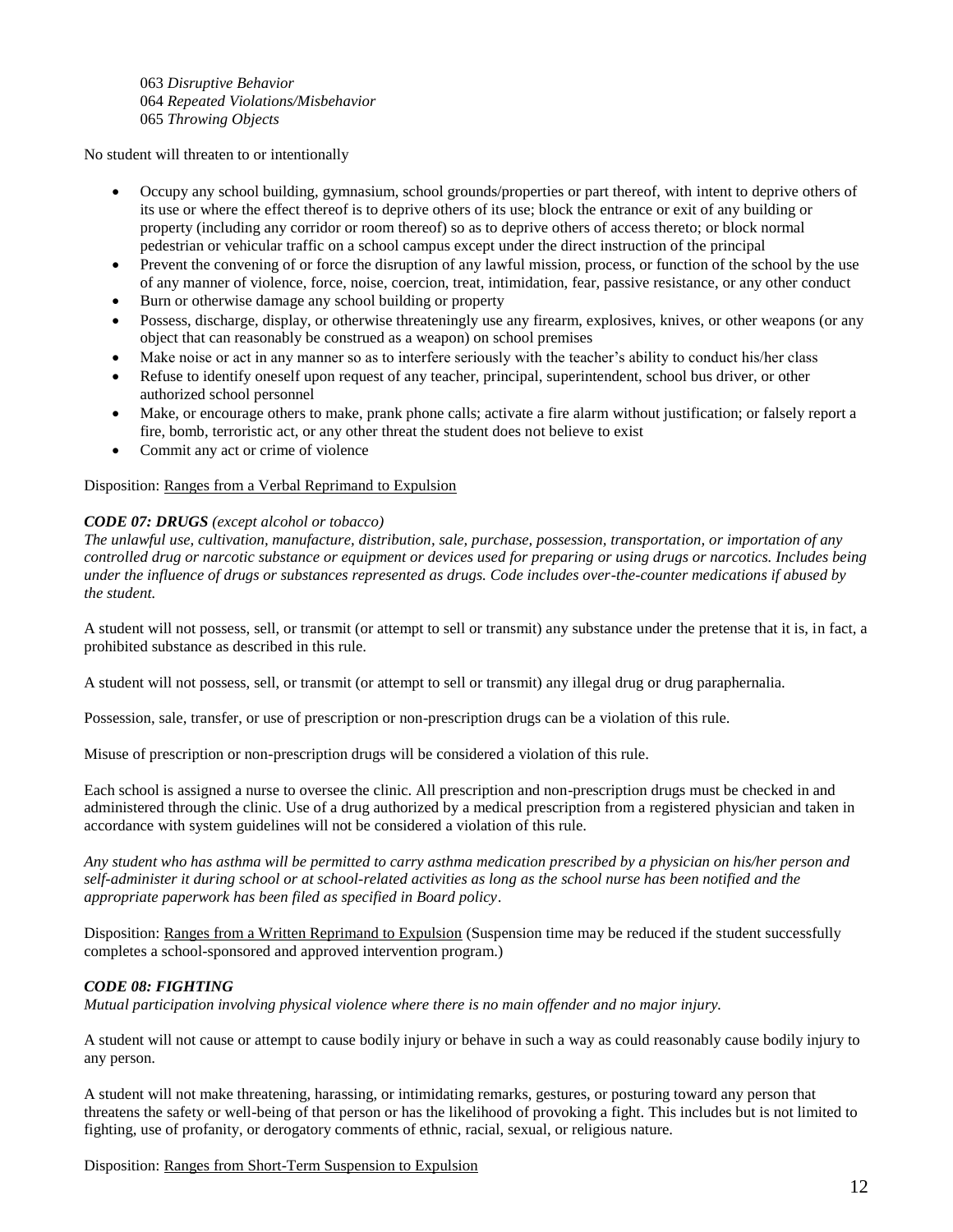081 *Verbal and/or Physical Contact Any mutual act of arguing or pushing among students that could lead to an actual fight.*

Disposition: Ranges from a Verbal Reprimand to Out-of-School Suspension (May be referred to a counselor or social worker.)

*CODE 09: HOMICIDE* (Not defined nor reported for student discipline.)

*CODE 10: KIDNAPPING* (Not defined nor reported for student discipline.)

## *CODE 11: LARCENY/THEFT*

*The illegal taking of another person's [property](http://en.wikipedia.org/wiki/Property) without that person's freely-given [consent](http://en.wikipedia.org/wiki/Consent) by taking, by deception, by conversion, by taking lost or mislaid property, or by receiving stolen property without threat, violence, or bodily harm. Included are pocket-picking, taking a purse or backpack, theft from a building, motor vehicle, coin-operated machine, or all other types of larcenies.*

# **111** *Petty Theft*

*Theft of an item or items with a total monetary value under the amount of \$500. Anything greater is grand theft.*

A student will not steal the property of another (or attempt to do so) and will not possess, sell, use, or transmit (or attempt to possess, sell, use, or transmit) stolen property.

The school will file any incident involving theft of property valued at \$100 or more with local law enforcement. Incidents involving theft of property valued at less than \$100 may be reported. The reporting of such incidents is at the discretion of the school.

For purposes of reporting - burglary, breaking and entering, robbery, theft by taking or the attempt to do any of these acts will be reported as a violation of this rule.

Disposition: Ranges from a Verbal Reprimand to Expulsion (Restitution may impact disposition.)

*CODE 12: MOTOR VEHICLE THEFT* (Not defined nor reported for student discipline.)

*CODE 13: ROBBERY* (Not defined nor reported for student discipline.)

*CODE 14: SEXUAL BATTERY* (Not defined nor reported for student discipline.)

### *CODE 15: SEXUAL HARASSMENT*

*The deliberate, repeated, and unsolicited physical actions, gestures, or verbal/written comments* (including statements posted on or contained in internet postings, email, texts, social media, or other electronic communication) *of a sexual nature when such conduct has the purpose or effect of interfering with a student's academic performance or creating an intimidating, hostile, or offensive learning environment. Examples include behaviors such as leering, pinching, grabbing, suggestive comments or jokes, or pressure to engage in sexual activity.*

Harassment of any nature is not tolerated by the Oconee County Schools and is a violation of this code and Board policy. Any student or staff member who feels they are the victim of harassment should follow the systematic steps for reporting a case of harassment as outlined in Board policy. All reports will be fully investigated and dealt with according to policy.

Disposition: Ranges from a Written Warning to Suspension (Requires a behavior contract; alternative school assignment is mandatory upon the third offense.)

# *CODE 16: SEX OFFENSES*

*Sexual intercourse, sexual contact, or other unlawful behavior/contact intended to result in sexual gratification without force or threat of force and where the victim is capable of giving consent. This includes indecent exposure and obscenity. Examples include entering or downloading pornographic content onto school computers.*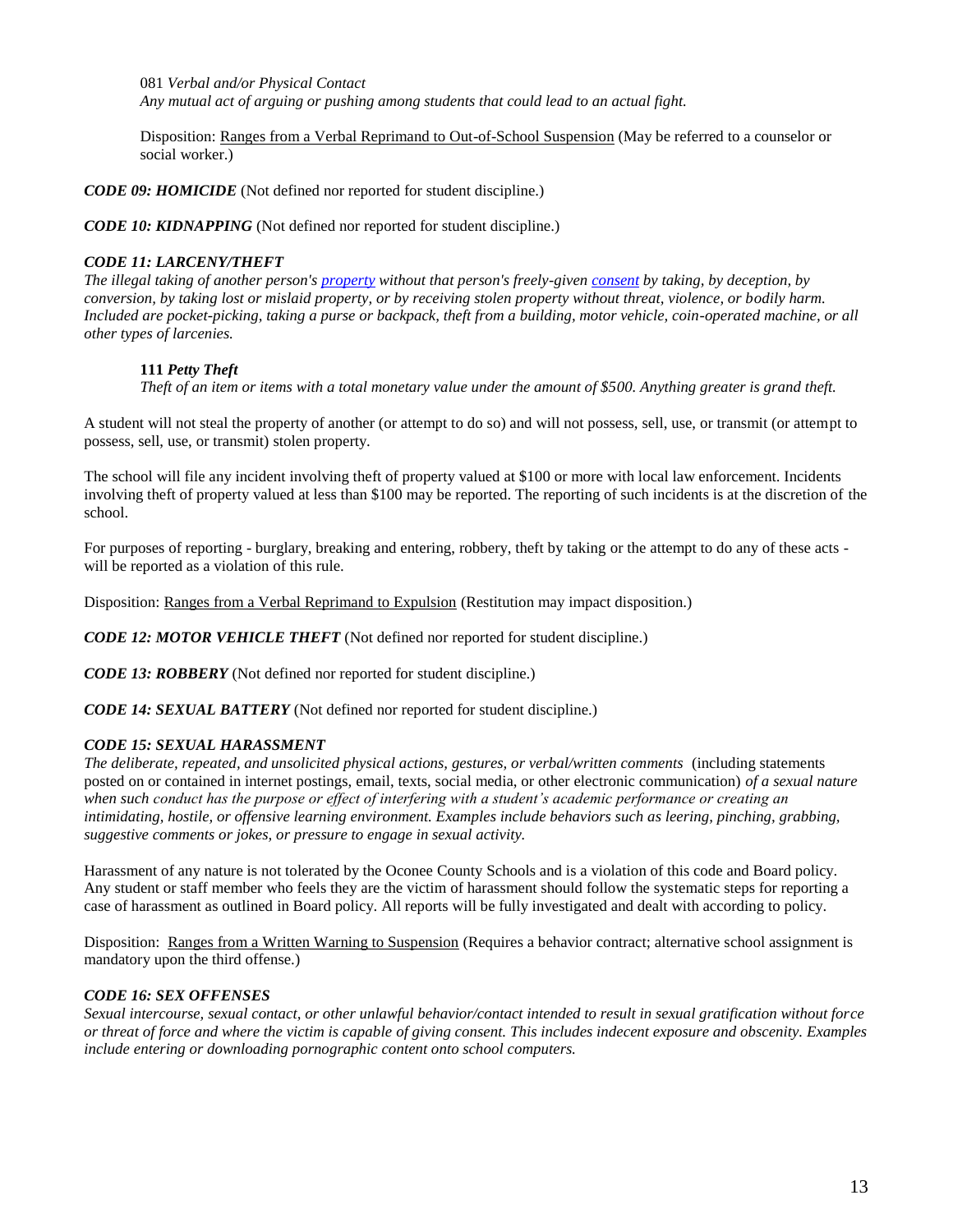# **161** *Improper Touching/Public Display of Affection (PDA)*

A student will not perform any act of lewd or indecent exposure; lewd caressing or indecent touching/fondling of one's own body or that of another; will not engage in any act of sexual contact; will not engage in *streaking* or other display of nudity, or attempt to commit any act of indecent or lewd behavior. Public display of affection (PDA) is included under this rule.

Disposition: Ranges from a Written Reprimand to Expulsion

# *CODE 17: THREAT/INTIMIDATION*

*Fear of bodily harm through verbal or written threats (including statements posted on or contained in internet postings, email, texts, social media, or other electronic communication) without displaying a weapon or subjecting the person to an actual physical attack.*

A student will not threat or intimidate another student, or any other person, located on school property or at a schoolsponsored event.

Disposition: Ranges from Short-Term Suspension to Expulsion

### *CODE 18: TOBACCO*

*Possession, use, distribution, or sale of tobacco products on school grounds, at school-sponsored events, and on transportation to or from school or a school-sponsored event.*

A student will not possess, transmit, or use tobacco products of any type, including without limitation smoking tobacco, chewing tobacco, snuff, e-cigarettes, liquid vapor smoking devices or similar devices, or smoking paraphernalia. A student will not wear attire that advertises or refers to possession or use of tobacco. Such items found in a car, locker, purse, or book bag will be considered as *being in the possession of* the student.

Disposition: Ranges from Saturday Detention to Suspension

### *CODE 19: TRESPASSING*

*Entering or remaining on a public school campus or school facility without authorization or invitation and with no lawful purpose for entry. Includes students under suspension or expulsion and unauthorized persons who enter or remain on campus after being directed to leave by the chief administrator/designee.*

Students will not enter or remain on a public school campus or school facility without authorization or invitation.

Disposition: Ranges from a Verbal Reprimand to Expulsion

### *CODE 20: VANDALISM*

*The willful and/or malicious destruction, damage, or defacement of public or private property, real or personal, without the consent of the owner or the person having custody or control of it. Examples include graffiti, carving initials or words in desktops, or spray-painting walls of buildings.*

A student will not cause or attempt to cause damage to property. The school will file any incident involving damage of property valued at \$100 or more with local law enforcement. Incidents involving damage of property valued less than \$100 may be reported. The reporting of such incidents is at the discretion of the school.

Disposition: Ranges from a Verbal Reprimand to Expulsion (Restitution may impact disposition.)

### *CODE 21: WEAPONS – FIREARMS (See Code 25 and Code 26)*

### *CODE 22: WEAPONS – KNIFE*

*The possession, use, or intention to use, any type of knife (including a pocket or pen knife) to inflict harm on another person or to intimidate any person.*

A student will not possess, handle, supply to another, use, or threaten to use a weapon. The term *weapon* in this case includes (without limitation): a knife of any type with a blade of two inches (2") or longer, razor, box cutter, any martial arts device, sword, machete, or other tool or device used to inflict harm, or any other object that reasonably can be considered a weapon.

When it is the first offense of this code type and the student has in his/her possession a weapon that, in the opinion of the principal, is not inherently an offensive weapon (example: fingernail file, clippers or scissors) and where there is not a threat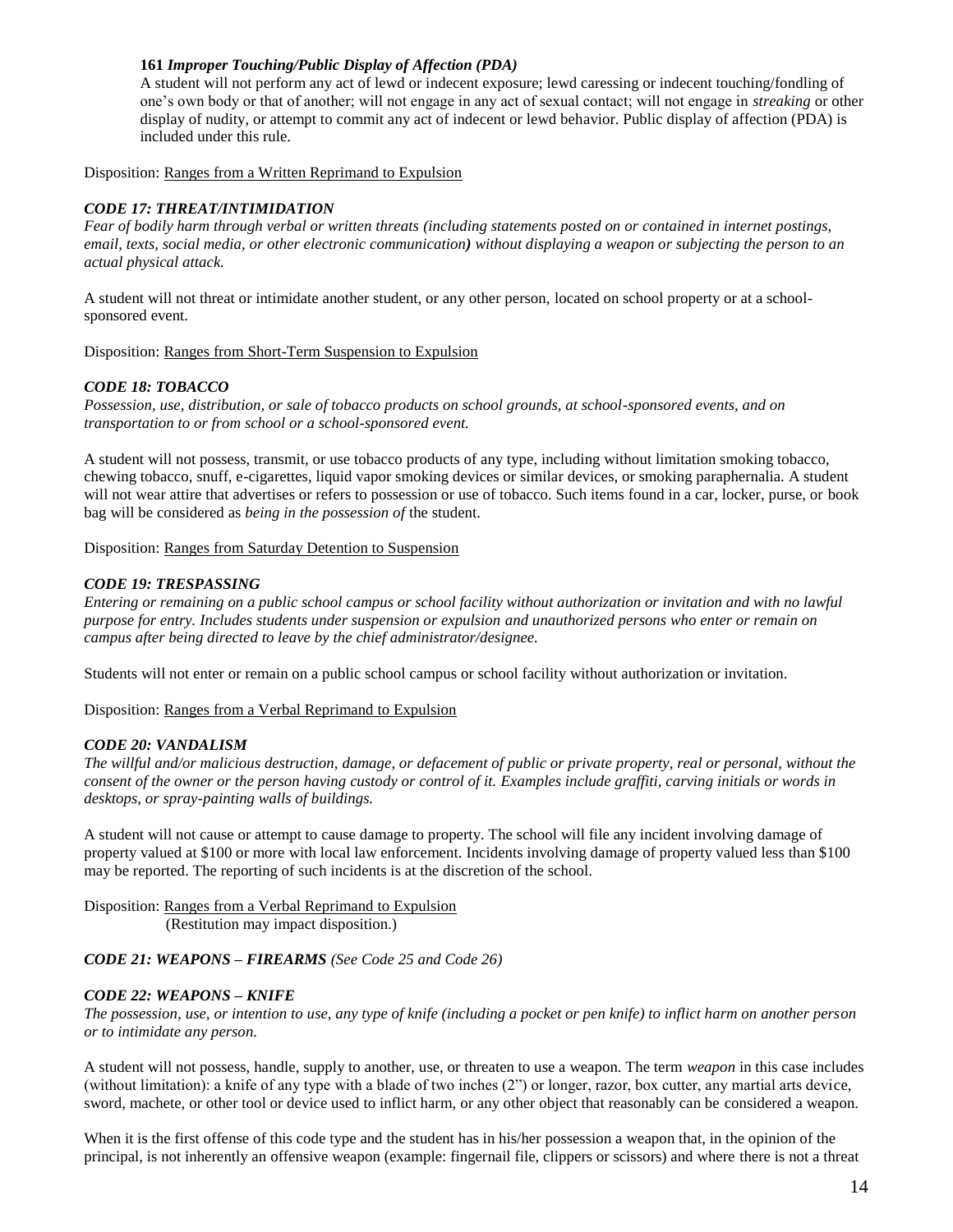or actual confrontation, the principal may handle such violation internally once he/she consults with the superintendent and receives permission to handle the matter internally.

# Disposition: Ranges from a Written Reprimand to Expulsion  **Law enforcement will be called.**

### *CODE 23: WEAPONS – OTHER*

*The possession, use, or intention to use any instrument or object to inflict harm on another person or to intimidate any person. Included in this code are chains, pipes, razor blades, ice picks, dirks, nunchakus, brass knuckles, Chinese stars, billy clubs, tear gas guns, cap guns, bb guns, pellet guns: "any weapon designed or intended to propel a missile or projectile of any kind." Electrical weapons or devices, explosives, or propellants. Firecrackers and other fireworks are also included if fire is not involved.*

A student will not possess, handle, supply to another, use, or threaten to use a weapon. The term *weapon* in this case includes (without limitation): any gas repellant, mace, stun gun, chemical spray, pellet or bb gun: "any weapon designed or intended to propel a missile or projectile of any kind." Any martial arts devices, sword, machete, or other tool or device used to inflict harm or other object that reasonably can be considered as a weapon. (*It is a violation of this section to possess or threaten to use a toy gun, antique, replica, or other object which looks like or is represented to be a gun or weapon.)*

A student will not falsely claim to have a weapon or explosive device in their possession; falsely claim that another person has a weapon of explosive device in their possession; or falsely claim that another person is bringing a weapon or explosive device onto school system property or to a school-related function.

#### Disposition: Ranges from Written Reprimand to Expulsion  **Law enforcement will be called.**

#### *CODE 24: OTHER DISCIPLINE INCIDENT*

*Any other discipline incident for which a student is administered corporal punishment, in-school suspension, out-of-school suspension, expelled, suspended from riding the bus, assigned to an alternative school, referred to court/juvenile system authorities, or removed from class at the teacher's request.*

#### **245** *Other Conduct Subversive to Good Order*

A student will not perform any other act that is subversive to good order and discipline in the schools. This includes but is not limited to violation of local school rules, violation of state and federal law, providing false information to school personnel, actions that are ethnically and racially inflammatory, loitering or trespassing,  $\Theta$  community misconduct that would be so serious as to pose a threat to the school community, or student being criminally charged with a felony (which makes the student's continued presence at school a potential danger to persons or property of the school or disrupts the educational process).

Disposition: Ranges from a Written Reprimand to Expulsion

#### **2410** *Chronically Disruptive Student*

A student who continually disrupts or repeatedly violates other school rules may be charged with repeated violations of school rules or behavior. This code applies after remediation attempts (including consideration of the Pyramid of Intervention) have been utilized.

Disposition: Ranges from Saturday Detention to Expulsion

### *CODE 25: WEAPONS - HANDGUN*

*Possession of a firearm which has a short stock and is designed to be held and fired by the use of a single hand, and any combination of parts from which a firearm described above can be assembled.*

A student may not possess, transmit, sell, or attempt to sell, discharge, or threatening to discharge any firearm while on school grounds or while attending any school function. This rule deals specifically with handguns and any paraphernalia associated with them or their use.

Disposition: Ranges from Long-Term Suspension to Expulsion **Law enforcement will be called.**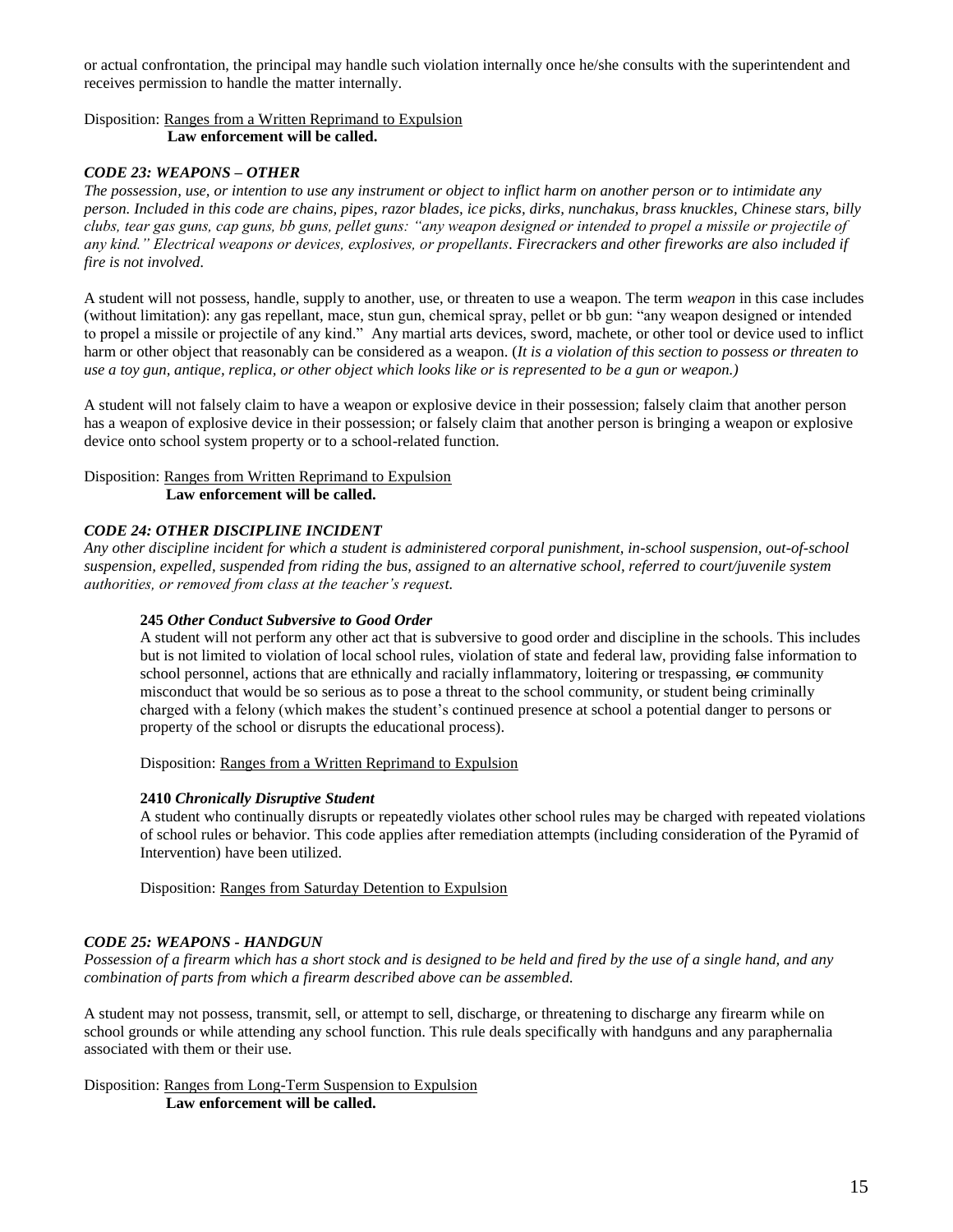# *CODE 26: WEAPONS – RIFLE/SHOTGUN*

*Rifle - a weapon designed or redesigned, made or remade, and intended to be fired from the shoulder; or designed or redesigned, made or remade, to use the energy of an explosive to fire only a single projectile through a rifled bore for each single pull of the trigger.* 

*Shotgun - a weapon designed or redesigned, made or remade, and intended to be fired from the shoulder; or designed or redesigned, made or remade, to use the energy of an explosive to fire through a smooth bore either a number of ball shot or a single projectile for each single pull of the trigger.*

A student may not possess, transmit, sell, or attempt to sell, discharge, or threatening to discharge any firearm while on school grounds or while attending any school function. This rule deals specifically with *rifles* or *shotguns* and any paraphernalia associated with them or their use.

Disposition: Ranges from Long-Term Suspension to Expulsion **Law enforcement will be called.**

### *CODE 27: SERIOUS BODILY INJURY*

*Bodily injury which involves a substantial risk of death, extreme physical pain, protracted and obvious disfigurement, or protracted loss or impairment of the function of a bodily member, organ, or mental faculty.*

A student will not cause (or attempt to cause) serious bodily injury or behave in such a way as could reasonably cause serious bodily injury to any person. A student will not cause (or attempt to cause) an injury that involves substantial risk of death, extreme physical pain, protracted and obvious disfigurement, or protracted loss or impairment of the function of a bodily member, organ, or mental faculty.

Disposition: Ranges from Long-Term Suspension to Expulsion **Law enforcement will be called.**

# *CODE 28: OTHER FIREARMS*

*Firearms other than handguns, rifles, or shotguns as defined in 18USC921. This includes any weapon (including starter gun) which will (or is designed to or may readily be converted to) expel a projectile by the action of any explosive; the frame or receiver of any such weapon; any firearm muffler or firearm silencer; any destructive device, which includes any explosive, incendiary, or poison gas (i.e. bomb, grenade, or rocket having a propellant charge more than 4 ounces, missile having an explosive or incendiary charge of more than ¼ ounce, mine, or similar device;) any weapon which will (or which may be readily converted to) expel a projectile by the action of an explosive or other propellant and which has any barrel with a bore of more than ½ inch in diameter; any combination of parts either designed or intended for use in converting any device into any destructive device described above and from which a destructive device may be readily assembled.* A student may not possess, transmit, sell, or attempt to sell, discharge, or threatening to discharge any firearm while on school grounds or while attending any school function. This rule deals specifically with all firearms other than handguns, rifles, or shotguns as defined in 18USC921 and any paraphernalia associated with them or their use.

Disposition: Ranges from Long-Term Suspension to Expulsion **Law enforcement will be called.**

### *CODE 29: BULLYING*

In accordance with O.C.G.A. § 20-2-751.4, bullying means an act that occurs on school property, on school vehicles, at designated school bus stops, or at school related functions or activities, or by use of data or software that is accessed through a computer, computer system, computer network , or other electronic technology, whether or not such electronic act or communication is on school property or is through the use of school equipment, that is:

- Any willful attempt or threat to inflict injury on another person, when accompanied by an apparent present ability to do so;
- Any intentional display of force such as would give the victim reason to fear or expect immediate bodily harm; or
- Any intentional written, verbal, or physical act, which a reasonable person would perceive as being intended to threaten, harass, or intimidate, that:
	- 1. Causes another person substantial physical harm or visible bodily harm as defined in the meaning of O.C.G.A. § 16-5-23.1;
	- 2. Has effect of substantially interfering with a student's education;
	- 3. Is so severe, persistent, or pervasive that it creates an intimidating or threatening educational environment; or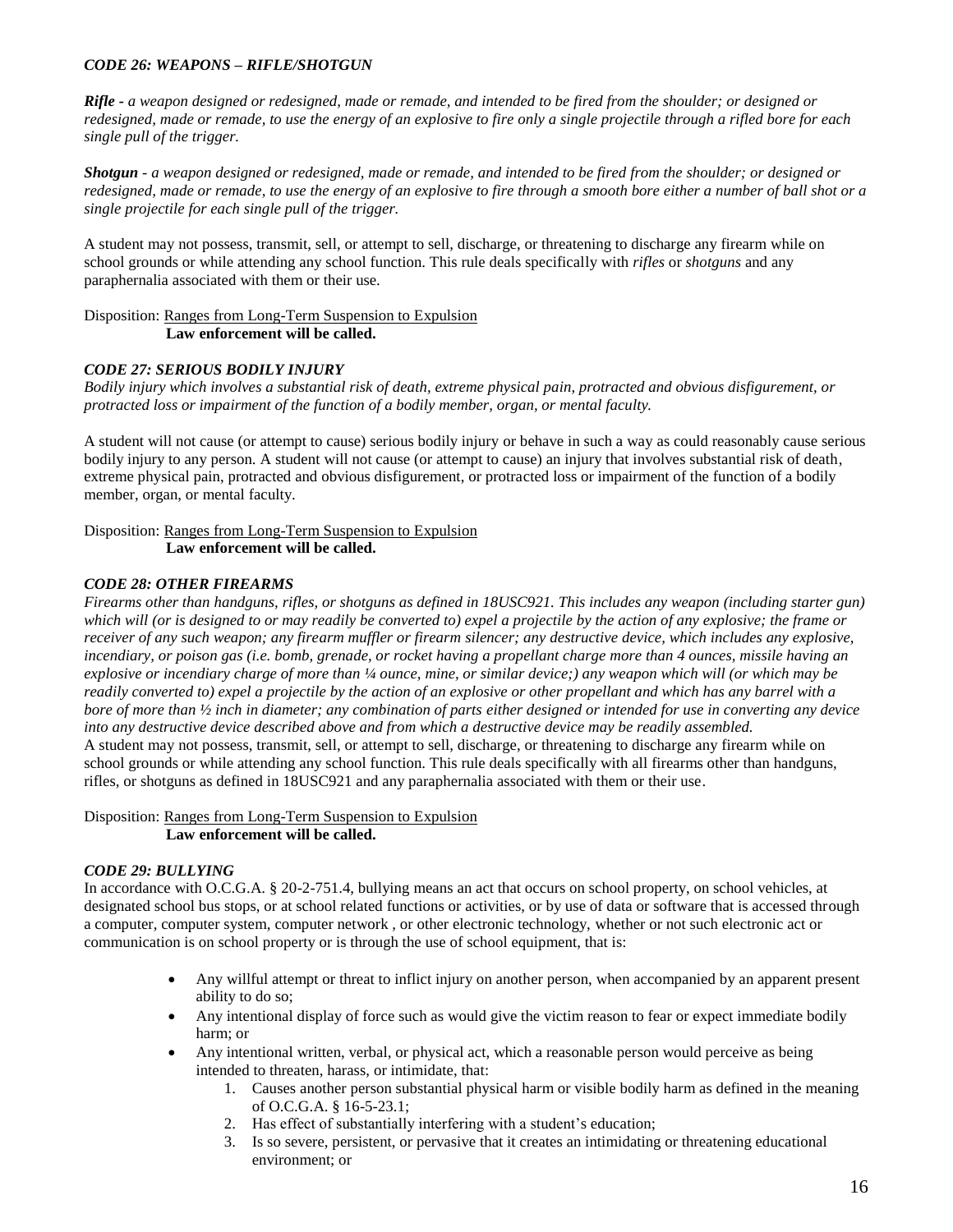4. Has the effect of substantially disrupting the orderly operation of the school

A student will not transmit any electronic communication that has the effect of bullying another student, including but not limited to sending e-mail or text messages, or making website postings (e.g., postings on Facebook, Twitter, or YouTube). This prohibition applies to cyberbullying that occurs on campus and, if the following conditions are met, to cyberbullying that occurs off-campus if the electronic communication (1) is directed specifically at students or school personnel , (2) is malicious or for the purpose of (i) threatening the safety of those individuals specified or (ii) substantially disrupting the orderly operation of the school or other program, and (3) creates a reasonable fear of harm to the students' or school personnel's person or property or has a high likelihood of succeeding in that purpose.

Georgia Law requires the following once an allegation of bullying has been made:

- Immediate investigation by school administration;
- Notification of the parents of all parties involved, bully and victim;
- Discipline with age appropriate consequences; and
- Follow-up with both the bully and victim to ensure issues are being resolved.

Any student who knowingly files a false report of bullying is guilty of such and will be punished under the existing disciplinary provisions. Retaliation toward a person who makes a report is prohibited.

Georgia Law requires mandatory assignment to alternative school for any student in grades 6-12 who is found guilty of bullying for a third  $(3<sup>rd</sup>)$  time in a school year and authorizes local boards of education to assign students who have committed bullying actions to a school outside the student's attendance area. **Law enforcement personnel will be contacted when a student allegedly commits a physical assault or battery on another student or school employee.**

Disposition: Ranges from a Written Warning to Suspension

### **291** *Racial Harassment*

A student will not make deliberate, repeated, and unsolicited physical actions, gestures, or verbal/written comments of a racial nature, when such conduct has the purpose of affecting or interfering with a student's academic performance or creating an intimidating, hostile, or offensive learning environment. A student will not encourage, urge, or counsel other students to violate this rule.

Harassment of any nature is not tolerated by the Oconee County Schools and is a violation of this code and Board policy. Any student or staff member who feels they are the victim of harassment should follow the systematic steps for reporting a case of harassment as outlined in Board policy. All reports will be fully investigated and dealt with according to policy.

Disposition: Ranges from Detention to Expulsion

### **292** *Religious Harassment*

A student will not make deliberate, repeated, and unsolicited physical actions, gestures, or verbal/written comments about a student's religious beliefs/preferences when such conduct has the purpose of affecting or interfering with a student's academic performance or creating an intimidating, hostile, or offensive learning environment. A student will not encourage, urge, or counsel other students to violate this rule.

Harassment of any nature is not tolerated by the Oconee County Schools and is a violation of this code and Board policy. Any student or staff member who feels they are the victim of harassment should follow the systematic steps for reporting a case of harassment as outlined in Board policy. All reports will be fully investigated and dealt with according to policy.

Disposition: Ranges from Detention to Expulsion

### **293** *Disability Harassment*

A student will not make deliberate, repeated, and unsolicited physical actions, gestures, or verbal/written comments about a student who has a disability when such conduct has the purpose of affecting or interfering with a student's academic performance or creating an intimidating, hostile, or offensive learning environment. A student will not encourage, urge, or counsel other students to violate this rule.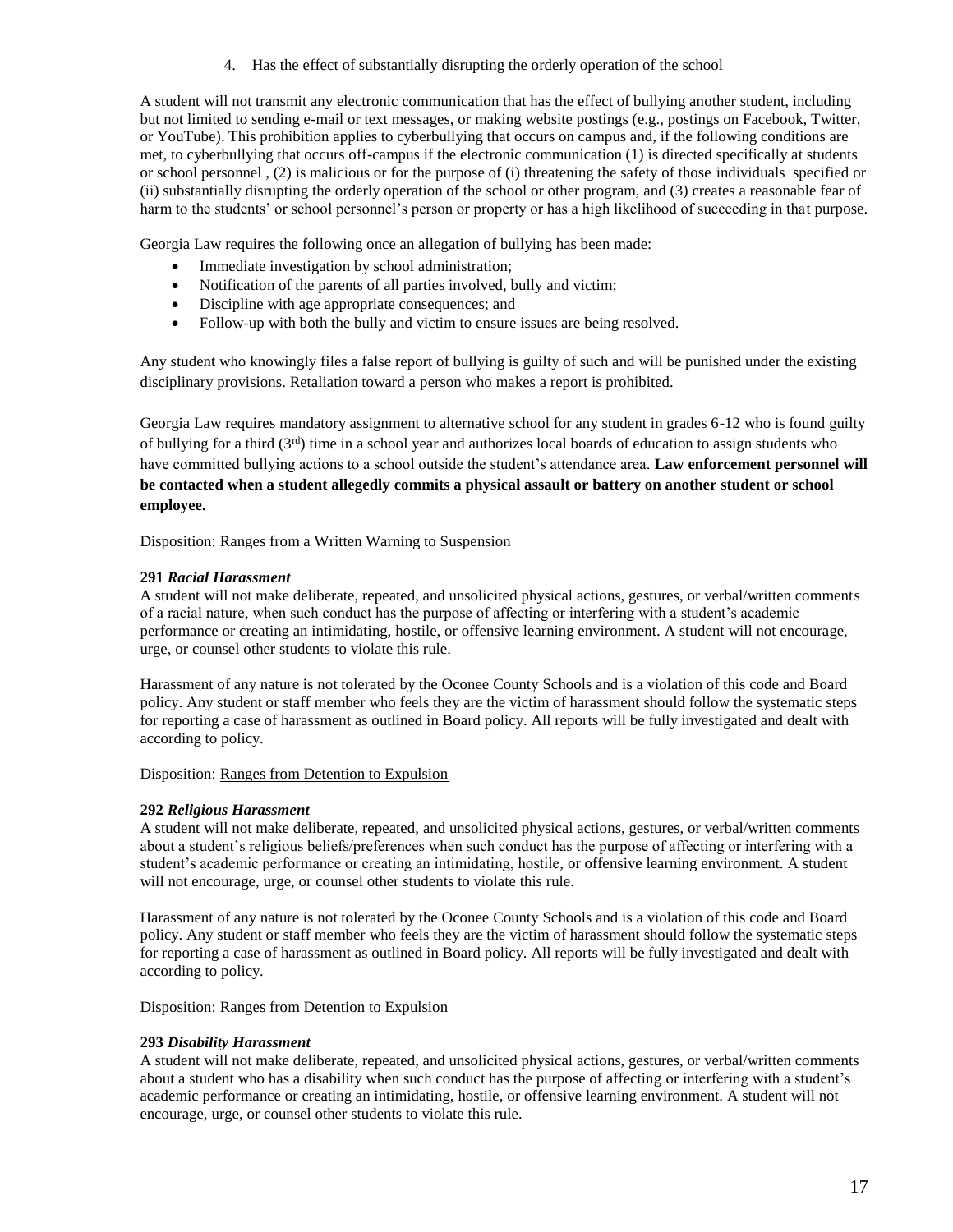Harassment of any nature is not tolerated by the Oconee County Schools and is a violation of this code and Board policy. Any student or staff member who feels they are the victim of harassment should follow the systematic steps for reporting a case of harassment as outlined in Board policy. All reports will be fully investigated and dealt with according to policy.

Disposition: Ranges from Detention to Expulsion

#### *CODE 30: OTHER - ATTENDANCE RELATED*

Repeated or excessive unexcused absences or tardies; including failure to report to class, skipping class, leaving school without authorization, or failure to comply with disciplinary sanctions

#### **301** *Tardy to School or Class*

A student will not be absent from or tardy to school or any class or other required school function during school hours except for illness or other providential cause, except with the written permission of the teacher, principal, or other duly authorized school official; nor will a student encourage, urge, or counsel other students to violate this rule.

Disposition: Ranges from Detention to Suspension Pending a Disciplinary Hearing

#### **302** *Absent Without Leave (AWOL)*

A student will not leave school grounds prior to the end of the day (after his/her initial arrival on campus) without the written permission of a teacher, principal, or other duly authorized school official; nor will a student encourage, urge, or counsel other students to violate this rule.

Disposition: Ranges from a Written Reprimand and Loss of Driving Privileges to Suspension Pending a Disciplinary **Hearing** 

## *CODE 31: OTHER – DRESS CODE VIOLATION*

Violation of school dress code that includes standards for appropriate school attire.

#### **311** *Dress Code Violation*

The school administration is authorized to determine appropriate dress for the school setting. Each school has determined (by committee) the appropriate dress for their school. The specific dress code for each school is outlined in the student agenda book (or by whatever means the school chooses to convey important student information). The school administration is responsible for enforcement of the school dress code and has at their discretion the right to assign the appropriate disposition for those students who violate the school dress code.

Disposition: Ranges from a Written Reprimand to Suspension

### *CODE 32: ACADEMIC DISHONESTY*

Receiving or providing unauthorized assistance on classroom projects, assignments or exams

### **321** *Academic Dishonesty*

Any student who cheats (which includes both accepting from, and giving information to, others), utilizes any form of illegal academic aid during testing or on specified assignments, or changes answers/grades is in violation of academic ethics and is subject to disciplinary consequences. Plagiarism is considered a violation of this rule. Consequences for violation are at the discretion of school administration and/or teacher. Student may be referred to the Pyramid of Intervention.

Disposition: Ranges from a Written Reprimand to Expulsion

### *CODE 33: OTHER – STUDENT INCIVILITY*

Insubordination or disrespect to staff members or other students; includes but is not limited to refusal to follow school staff member instructions, use of vulgar or inappropriate language, and misrepresentation of the truth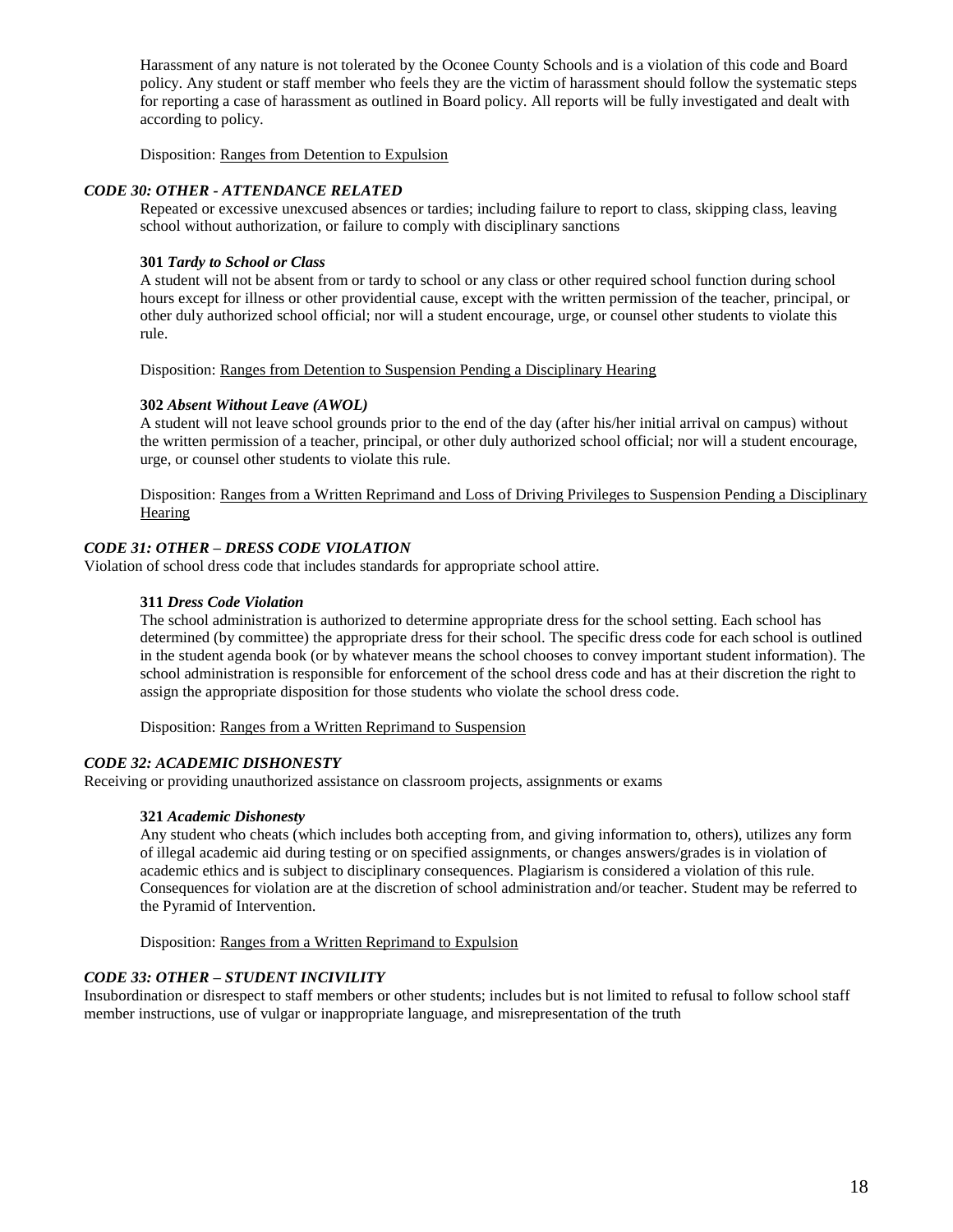#### **331** *Refusal to Follow Instructions/Direction*

#### **332** *Disrespectful Behavior*

#### **333** *Profanity or Obscene Language/Gestures*

A student will not make threatening, harassing, or intimidating remarks, gestures, or posturing toward any person, which threatens the safety or well-being of that person or has the likelihood of provoking a fight. This includes but is not limited to fighting, use of profanity, or derogatory comments of an ethnic, racial, sexual, or religious nature.

#### Disposition: Ranges from Short-Term Suspension to Expulsion

#### **334** *Providing False Information/Forgery*

A student will not forge another person's signature, present a document with a forged signature, or give false identification/information to any school official or representative for any purpose including falsifying, misrepresenting, omitting, or erroneously reporting information regarding instances of alleged inappropriate behavior by a teacher, administrator, or other school employee toward a student. Consequences for violation are at the discretion of school administration.

Disposition: Ranges from a Written Reprimand to Expulsion

#### **335** *Failure to Comply With Assigned Discipline*

A student will comply with directions, commands, or assigned discipline of teachers, student teachers, substitute teachers, parapros, principals, school bus drivers, and other authorized school personnel.

Disposition: Ranges from a Written Reprimand to Expulsion

### *CODE 34: OTHER – POSSESSION OF UNAPPROVED ITEMS*

The use or possession of any unauthorized item disruptive to the school environment. *(Note: The use of fireworks or incendiary devices must be coded as Arson.)*

### **341** *Possession/Transmission of Prohibited Items*

A student will not possess any form of laser pointer, pocket pager, or any two-way radio during the school day. Cell phones and other electronic devices may be used at the discretion of the principal and teacher for instructional activities or health reasons only.

Disposition: Ranges from Confiscation of the Device to Expulsion

### *CODE 35: GANG - RELATED*

Any group of three or more students with a common name or common identifying signs, symbols, tatoos, graffiti, or attire which engage in criminal gang activity (O.C.G.A. § 16-15-3)

Disposition: Ranges from a Written Reprimand to Expulsion

#### *CODE 36: REPEATED OFFENSES*

Collection of offenses not previously assigned a state reportable action that occurs on a single or across multiple school days that leads to a state reportable disciplinary action.

Disposition: Ranges from a Written Reprimand to Expulsion

# *CODE 40: OTHER- NON-DISCIPLINARY INCIDENT*

This code is used exclusively for the reporting Physical Restraint. When the INCIDENT TYPE = '40', then the ACTION CODE must = '95' for Physical Restraint. Do not report a Teacher ID when Incident Code is "Other Non-Disciplinary Incident"

Disposition: Ranges from a Written Reprimand to Expulsion

#### *CODE 42: Electronic Smoking Device*

Any device used to deliver nicotine or any other substance intended for human consumption that may be used by a person to simulate smoking through inhalation of vapor or aerosol from the device.

#### Disposition: Ranges from a Written Reprimand to Expulsion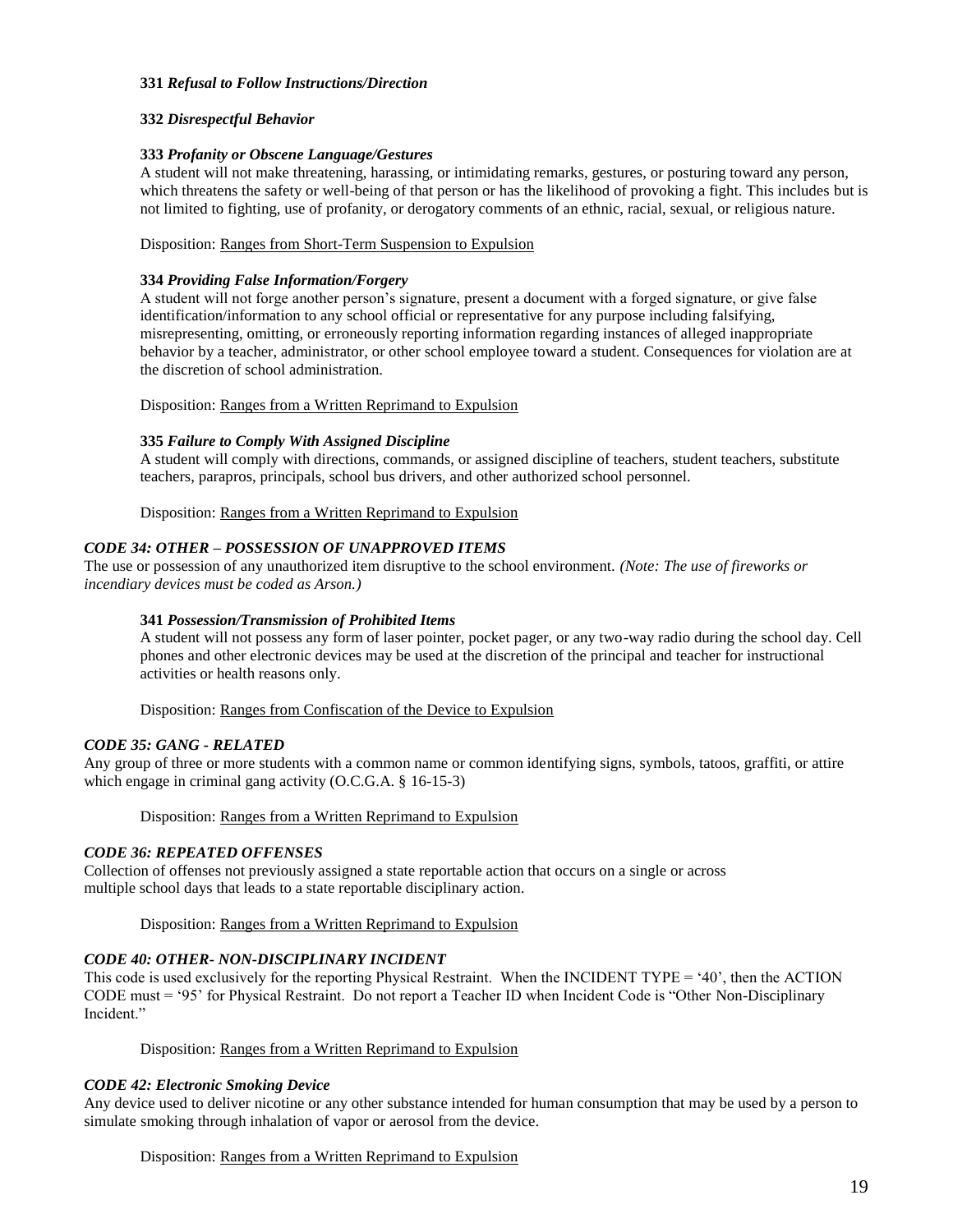### *CODE 44: Violence Against a Teacher*

Intentional physical attack against a teacher with the intent to cause bodily harm resulting in severe injuries or any physical attack against a teacher. Violence against other school personnel should be reported as Battery (03) – Level 3.

Disposition: Ranges from Short-Term Suspension to Expulsion

#### Questions regar**ding the** *OCS Student Behavior Code* **should be directed to the Office of Student Services, 706-769-5130. This revision is effective 7/29/2019.**

All major offenses including but not limited to drugs and weapon offenses can lead to schools being named an unsafe school according to SBOE Rule 160-4-8-16.

# **DISCLAIMER**

Any policy or procedural changes that take place after the publishing of the student handbook will be sent home with the student. Such changes will supersede what may be listed in the student handbook.

# **ELECTRONIC COMMUNICATION DEVICES AT SCHOOL**

The following items are prohibited from use at school:

| 1. Flash cameras     | 5. Lasers                        |
|----------------------|----------------------------------|
| 2. Pagers            | 6. Audible and/or two-way radios |
| 3. CD players        | 7. Mirrors/reflective devices    |
| 4. IPOD <sub>s</sub> | 8. MP3 Players                   |

### **Cellular Telephones**

Cell phones may be used for instructional purposes only at the discretion of the principal and the teacher.

### **EMERGENCY DRILLS**

Fire, severe weather and emergency drills are held on a regular basis throughout the school year. Students should follow their teacher's instructions and go to designated areas in a prompt and orderly fashion. Evacuation routes, areas and procedures are posted in each classroom and are fully explained to students. An Emergency Handbook is kept updated. Each teacher has a copy and has thoroughly read and practiced the procedures.

### **FAMILY EDUCATION RIGHTS AND PRIVACY ACT (FERPA)**

Confidentiality of student records will be preserved while access is provided to parents, eligible students (those over eighteen (18) years of age or enrolled in post-secondary educational institutions), professional educators with legitimate educational interests, and those federal or state officials whose access is authorized in connection with an audit or evaluation of federal or state supported education programs, or for the enforcement or compliance with federal legal requirements related to those programs. The Superintendent will direct the publication of procedures through which parents or eligible students may request the correction of errors in student records.

The following list is considered to be "directory information". Schools may disclose directory information (e.g., for yearbooks, awards, sports publications; to military recruiters, law enforcement, etc.) unless a parent or eligible student chooses to opt out of disclosure.

- 1. Student's name, address, telephone listing, e-mail address, photograph, date and place of birth
- 2. Major field of study
- 3. Dates of attendance
- 4. Grade level
- 5. Student's participation in officially recognized school activities and sports
- 6. Weight and height of athletes
- 7. Last attended school
- 8. Diplomas, certificates, awards, and honors received

Student records will be provided to schools within or outside the school district upon request of the school where a student is enrolling in accordance with Georgia Board of Education Rule 160-5-1-.14, *Transfer of Student Records*.

### **Procedures for Obtaining Access to Student Records**

Any parent whose parental rights have not been specifically revoked by court order, any guardian, or any individual acting as a parent in the absence of a parent or guardian may inspect the education records of his/her child.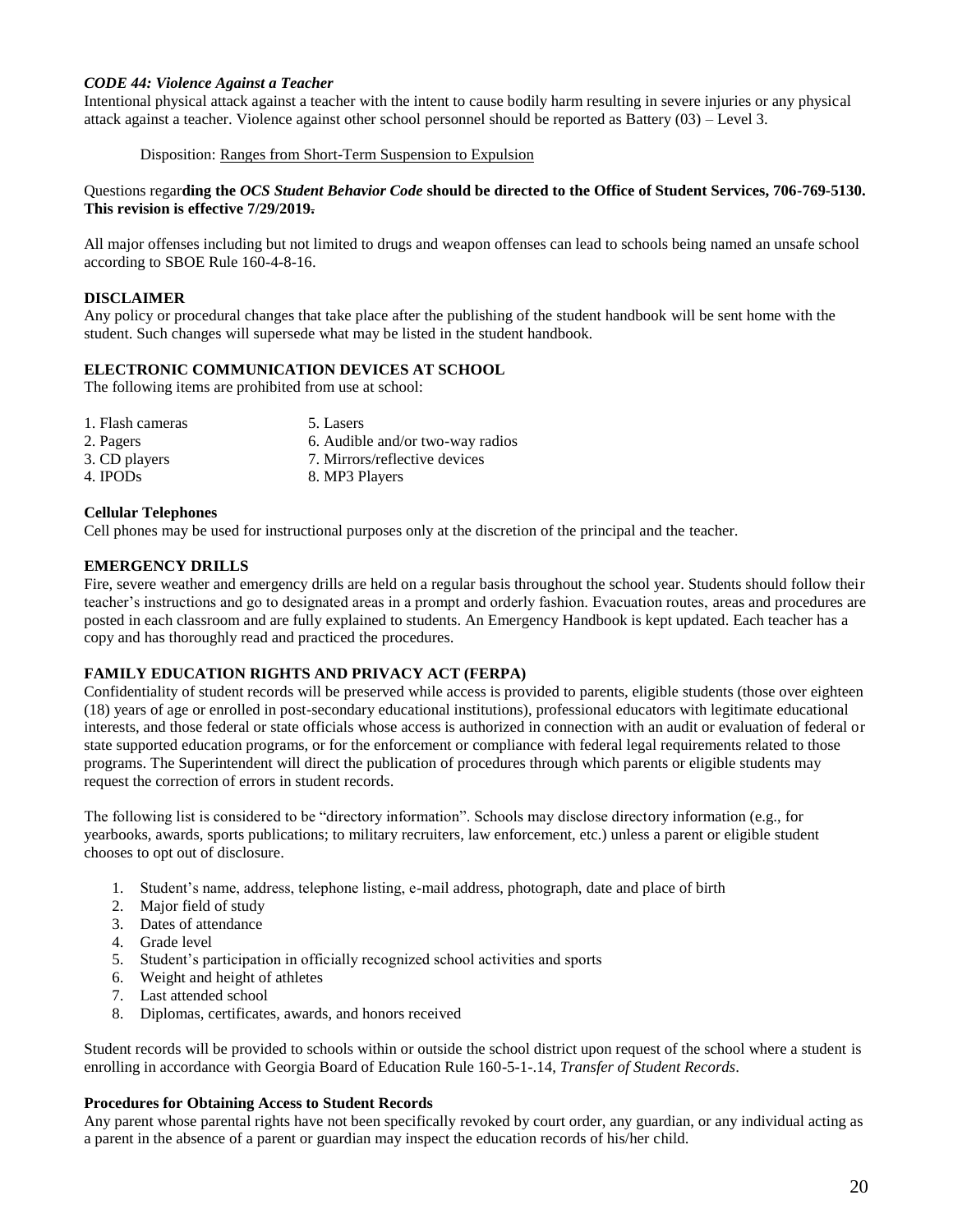Generally, a parent will be permitted to obtain a copy of education records of his/her child upon reasonable notice and payment of reasonable copying costs.

With the exception of directory information as defined above, personally identifiable information will not be released by the school system from an education record without prior written consent of the parent or eligible student except where authorized by federal law. These circumstances include but are not limited to:

- 1. Disclosures will be made to school administrators, teachers, or other professionals employed or associated with the school system who have some role in evaluating or educating the student.
- 2. Records will be sent to a school where the student has enrolled upon request of the institution.
- 3. Disclosures will be made to federal or state officials in connection with the audit of educational programs.
- 4. Disclosures will be made in connection with financial aid applications of the student to determine the eligibility for and amount of aid as well as enforcement of the terms and conditions of financial aid.
- 5. Disclosures will be made to comply with state law, Internal Revenue Service laws and regulations, judicial orders, or lawfully issued subpoenas. Unless otherwise required by a judicial order or federal grand jury subpoena, a reasonable effort will be made to notify parents or students in advance of such disclosures.
- 6. Disclosures will be made to organizations conducting studies on behalf of or by educational institutions for the purpose of developing, validating, or administering predictive tests, administering student aid programs, and improving instruction.
- 7. Disclosures will be made to accrediting institutions to carry out their accrediting function.
- 8. Disclosures will be made in connection with a health or safety emergency.
- 9. Disclosures will be made to the Attorney General of the United States or to his or her designee in response to an ex parte order in connection with the investigation or prosecution of terrorism crimes specified in 18 U.S.C. 2332(b)(5)(B) and 2331.

Each records custodian in the school district will maintain a record of each request for access to and each disclosure of personally identifiable information from the educational records of a student in accordance with regulations governing the Act.

A parent or eligible student who believes his record contains an error may request its correction by submitting a written explanation of the error and the basis for believing it to be in error to the principal or his or her designee, who will investigate and determine whether or not to amend the record. If the matter cannot be thus resolved, a parent or eligible student may request a hearing pursuant to federal regulations at 34 C.F.R. 99.21-99.22 as well as applicable state regulations. If the hearing results in a determination that the record contained erroneous information, it will be corrected and the parent or eligible student will be informed in writing of the correction. If the information contained in the record is determined not to be erroneous, the parent may place a statement in the record commenting upon the contested information and stating the basis for disagreement. The statement will thereafter be disclosed whenever the portion to which it relates is disclosed.

## **If you do not wish for your child's Directory Information to be released during the school year, you may obtain an Opt-Out form to complete from the main office of your child's school. If you do not complete this form, the school system will assume that you authorize such disclosure when this information is requested.**

# **Military Notice**

Under the No Child Left Behind Act of 2001, military recruiters may receive upon request the name, address and telephone number of high school juniors and seniors. **If you do not wish for your child's Directory Information to be released during the school year, you may obtain an Opt-Out Form to complete from the main office of your child's school. If you do not complete this form, the School District will assume that you authorize such disclosure when this information is requested.**

### **FLOWERS, BALLOONS AND GIFT DELIVERY**

Flowers, balloons and gifts are discouraged from being sent to the schools. These items are not permitted on the school bus. No deliveries in commemoration of Valentine's Day are permitted.

# **GENDER EQUITY IN SPORTS**

# **Grievance Procedures**

In accordance with the Gender Equity in Sports Act, it is the policy of the Oconee County Board of Education to prohibit discrimination based on gender in its school athletic programs. The following grievance procedures are hereby adopted to provide for prompt and equitable resolution of student complaints. Included are those brought by a parent or guardian on behalf of his or her minor child, who is a student, alleging any action that would be a violation of the Gender Equity in Sports Act.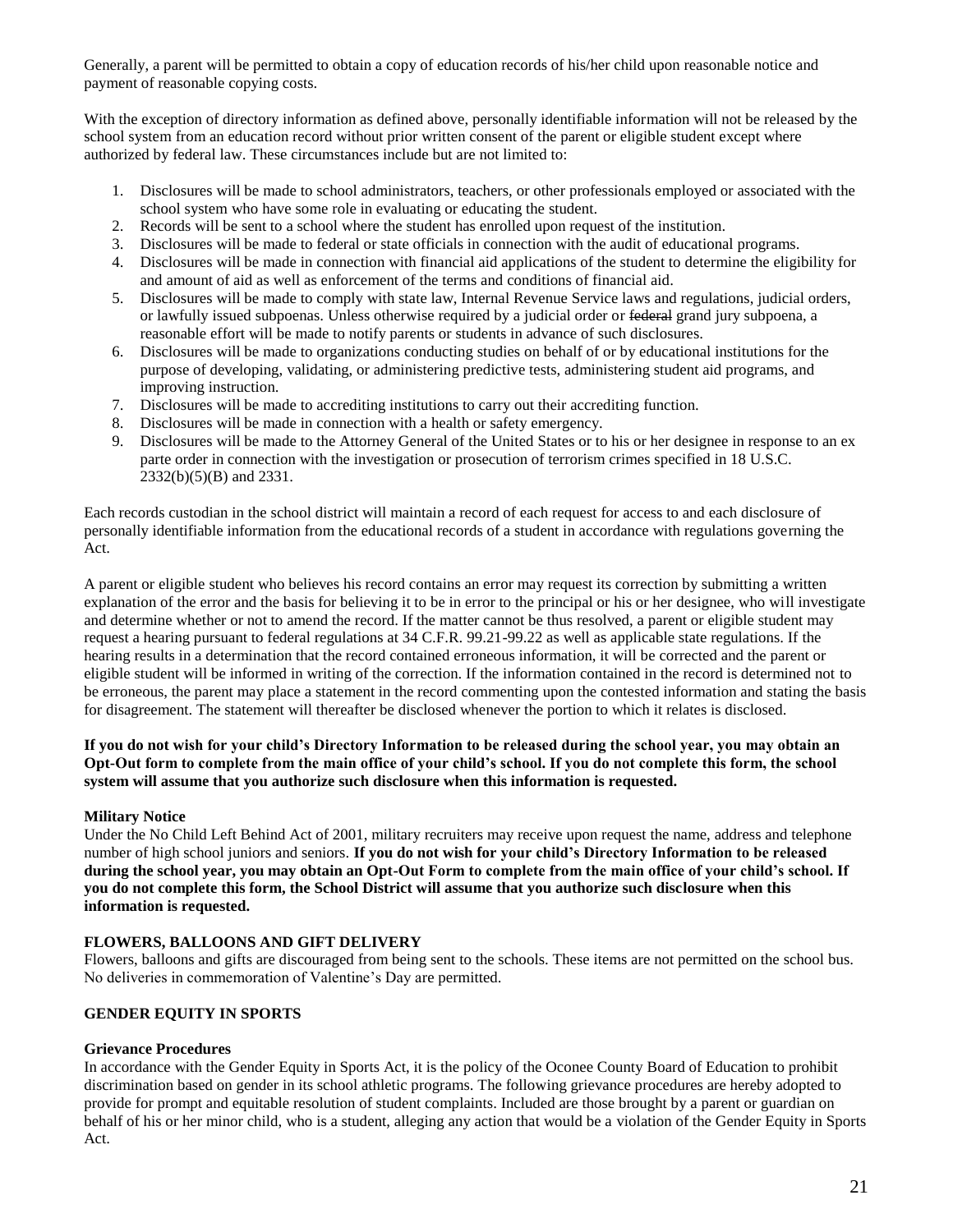- 1. The student, parent, or guardian must submit a complaint on the proper form, which can be picked up at any middle or high school in Oconee County Schools. This form is to be completed and submitted to the principal of the student's school, the school-level Sports Equity Coordinator/Athletic Director or the Sports Equity Coordinator for Oconee County Schools (Director of Student Services, P.O. Box 146, Watkinsville, GA 30677). The principal or sports equity coordinator will date stamp the complaint when received.
- 2. The sports equity coordinator will review the facts regarding the circumstances surrounding the complaint. The sports equity coordinator may obtain additional information from the complainant and/or other individuals who may have knowledge of the circumstances surrounding the alleged violation. The confidentiality of any information obtained will be maintained in accordance with federal law, state law and the school system's policies on confidentiality of student and employee information.
- 3. The sports equity coordinator will render a decision in writing no later than 30 calendar days after receipt of the complaint. The document will set forth the essential facts and rationale for the decision.
- 4. A copy of the decision will be provided to the complainant within five calendar days of the date of the decision, either by certified mail or hand delivery to the address provided by the complainant on the complaint form.
- 5. A complainant will have the right to appeal such decision to the Board within 35 calendar days of the date of the decision. The request for appeal must be submitted by the complainant to the Superintendent. This appeal must be in writing. The Superintendent's office will date stamp the appeal when received.
- 6. The Board will review all materials related to the matter and render a decision in writing no later than 30 calendar days or at the next regularly scheduled Board meeting following the receipt of the appeal, whichever is later. Such decision will set forth the essential facts and rationale for the decision.
- 7. A copy of the decision will be provided to the complainant within five calendar days of the date of the decision, either by certified mail or hand delivery to the address provided by the complainant in the appeal.
- 8. A complainant may appeal a decision of the local Board of Education to the State Board of Education in accordance with the procedures specified in O.C.G.A. § 20-2-1160.

# **GRADE PROMOTION PROCEDURES**

Refer to Oconee County Schools Board of Education Policy IHE.

# **HARASSMENT OR DISCRIMINATION REPORTING**

Everyone in Oconee County Schools has the right to feel respected and safe. Consequently, we want you to know about our policies and regulations regarding harassment and discrimination.

The school district does not discriminate on the basis of race, color, religion, national origin, age, disability, or sex in its employment practices, student programs and dealings with the public. It is the policy of the Board of Education to comply fully with the requirements of Title VI, Title IX, Section 504 of the Rehabilitation Act of 1973, the Americans with Disabilities Act, and all accompanying regulations.

Any employee, student, applicant for employment, parent, or other person who believes he or she has been discriminated against or harassed in violation of school system policies must make a complaint in accordance with the procedures outlined in policy regulations. Policy GAAA deals with employee discrimination/harassment and JAA deals with student discrimination/harassment. The accompanying regulations are GAAA-R(1) and JAA-R(1). Disciplinary consequences for cases of harassment are outlined in JCDA-E, *Student Code of Conduct*. Sexual Harassment is addressed in Code 15 and Code 29 *Bullying* addresses racial, religious, and disability harassment.

A harasser may be a student or an adult. Harassment may include the following:

- Name calling
- Pulling on clothing
- Graffiti
- Notes or cartoons
- Unwelcome touching of a person or person's clothing
- Offensive or graphic posters or book covers
- Violent acts

If any words or actions make you feel uncomfortable or fearful, you should tell a teacher, counselor, principal, or any other official of Oconee County Schools. You may also make a written report. It should be given to any of these persons. Your right to privacy will be respected as much as possible.

**We take seriously all reports of discrimination/harassment and will take all appropriate action to investigate such claims, to eliminate the discrimination/harassment and to discipline any persons found to have engaged in such conduct. The school system will also take action if anyone tries to intimidate you or harm you because you made a report.**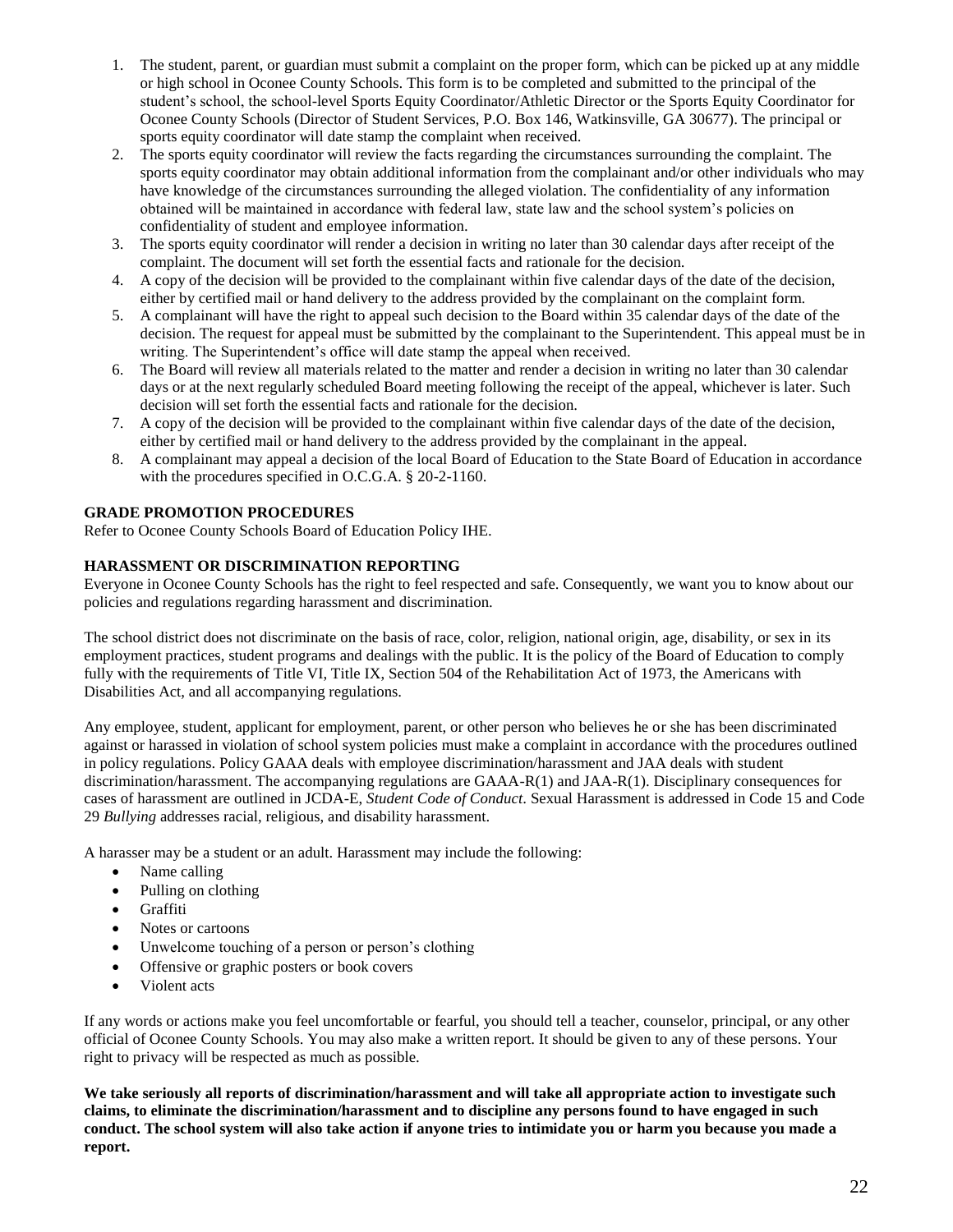This is a summary of the school system's policies against discrimination/harassment. A complete copy of the policies is available at the school or district office upon request, or may be viewed or downloaded from the system web site at <http://oconee.schoolwires.net/>

#### **Harassment and discrimination are against the law and will not be tolerated under any circumstances.**

#### **Contact Persons**

All cases of Discrimination/Harassment: School Principal or Assistant Principal Harassment by/of Students: Director of Student Services, 706-769-5130 Harassment by/of Employees: Chief Human Resources Officer, 706-769-5130

#### **HOSPITAL/HOMEBOUND INSTRUCTION**

Hospital/Homebound (HHB) services are designed to provide continuity of educational services between the classroom and home or hospital for students in Georgia public schools whose medical needs, either physical or psychiatric, do not allow them to attend school for a limited period of time. Students must be enrolled in a public school in Georgia in order to receive HHB services.

HHB services are not intended to supplant regular school services and are by design temporary. The student must anticipate being absent from school for a minimum of ten consecutive or intermittent school days due to a medical or psychiatric condition. The student's inability to attend school for medical or psychiatric reasons must be certified by the licensed physician or licensed psychiatrist who is currently treating the student for the diagnosis presented.

A student will be released from the HHB program:

- As of the projected return date on the Application for Hospital/Homebound Services Medical Referral or if the licensed physician indicates that the medical condition has changed or as defined in the ESP.
- When the student is employed in any capacity, goes on vacation, regularly participates in extracurricular activities, or is no longer confined to home.
- On the last day of school of the regular school year.
- When the student returns to school or is able to return to school for any portion of the school day other than to participate in state-mandated standardized testing.
- When the parent/guardian cancels three HHB instructional sessions without providing 24 hours notice.
- When the conditions of the location where HHB services are provided, are not conducive for instruction, or threaten the health and welfare of the HHB teacher.

The parent/guardian should contact the student's school counselor to discuss HHB services and to obtain an application for these services.

### **INDEPENDENT PSYCHOLOGICAL EVALUATION**

If the parent(s)/guardian(s)/surrogate(s) obtain(s) an independent psychological evaluation at his/her expense, the results of the evaluation will be considered by Oconee County Schools (provided that it meets state criteria). However, the school system reserves the right to conduct further evaluations (with parental consent) for placement decisions and/or to establish eligibility for special programs.

#### **INSURANCE**

Insurance is offered to each student on an optional basis. Information will be sent home during the first week of school. Parents are responsible for medical bills incurred if children are injured at the school.

### **MEDICAL INFORMATION**

#### **Medication**

All medicines, whether prescription or over-the-counter, may be administered only in accordance with the guidelines set forth by the school health service program. As stated in the *Oconee County School Health Service Resource Manual*, all medication must be taken by the parent or guardian to the school and must be in the original container, clearly labeled with the students name, the appropriate dosage, and the times of the dosage. If it is impossible for the parent or guardian to bring the medication to the school, special arrangements should be made with the school nurse and/or principal.

In the event that a student needs to carry an inhaler, wear a medication patch, or carry any self administration medication needed for management of chronic disease such as, but not limited to, diabetes or life threatening allergies, proper documentation must be on file. This will include parent or guardian permission and physician's signature. Parents are encouraged to provide the school with duplicate medication, and supplies in the event a student is unable to self-administer or fail to bring the medication or equipment to school.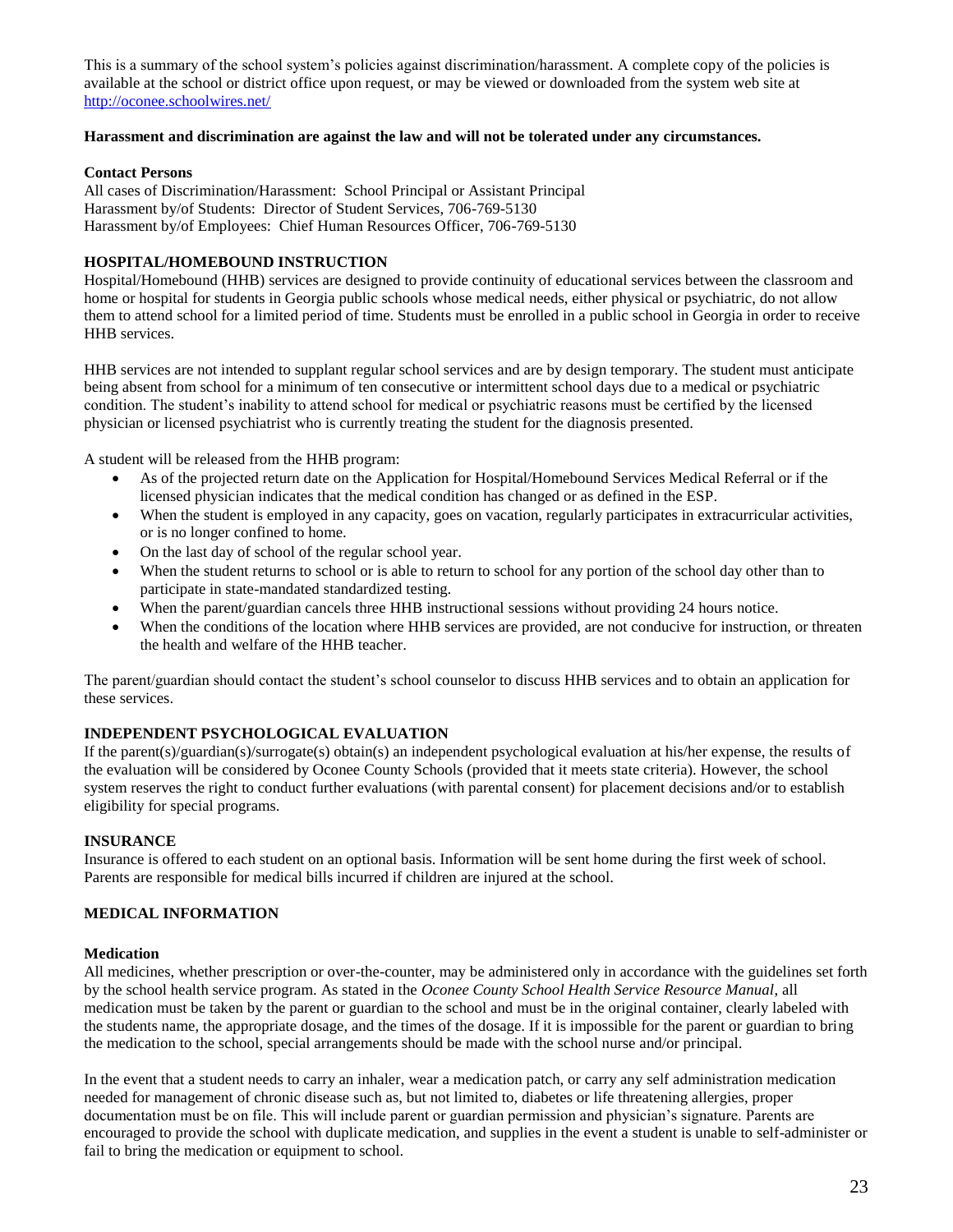Any student possessing prescription or over-the-counter medication not in accordance with these guidelines will be considered in violation of the school district's drug policy and will be subject to the discipline set forth in the OCS *Student Code of Conduct* and/or the student/parent handbook.

### **Head Lice**

Refer to Oconee County Schools Board of Education Policy and Regulation JGC and JGC-R(0), respectively.

#### **Illness and School Attendance**

School attendance is very important, but for the welfare of all, please do not send a student to school who is ill. A student should be symptom free for 24 hours before returning to school. The American Academy of Pediatrics states that fever is a temperature of 100.4 or higher. This temperature needs to be measured without fever reduction medication.

#### **Immunizations**

A student may not be enrolled or attend school until a Certificate of Immunization, as defined by O.C.G.A. § 20-2-771, has been submitted to the school, unless exempt from this requirement by O.C.G.A. § 20-2-771(d) or  $\epsilon$ . Failure to comply with this law is a misdemeanor.

#### **OCONEE COUNTY SCHOOLS STRATEGIC DIRECTION**

#### **Belief Statements**

- 1. All students are important and their individual talents contribute to the diversity of the learning community.
- 2. All stakeholders are valued and essential to the success of our students
- 3. Everyone is accountable for excellence.

#### **Mission**

The mission of the Oconee County Schools is to provide a safe and challenging learning environment that inspires all students to capture their dreams.

#### **Motto**

Committed to Student Success

#### **Vision**

Oconee County Schools will be a nationally-recognized leader in academic achievement by ensuring all students receive a rigorous, balanced education that will enable them to compete in and contribute to a global society.

### **PARENT INVOLVEMENT IN EDUCATION (POLICY LEBA)**

The Board of Education (Board) affirms and assures the right of parents and legal guardians of children being served in activities funded by Title I the opportunities to participate in the planning, design, and implementation of the Title I program and its activities.

- A. The Board will involve parents in the joint development of a written parent involvement policy that will be incorporated into the school system's plan under section 6312 of the Elementary and Secondary Act (ESEA). The school system will involve parents in the process of school review and improvement under section 6316 through input received from school level improvement committees, school council meetings with parent membership and through input received from other parent meetings or written surveys. The school system will also establish expectations for parent involvement through written information distributed to parents through system, school, and classroom newsletters, parent contacts, the local media, as well as through school or system websites.
- B. The Board will provide coordination, technical assistance and other support necessary to assist participating schools in planning and implementing effective parent involvement activities to improve student academic achievement and school performance through the distribution of written information and resources and through meetings in or out of the school involving appropriate personnel.
- C. The Board will build the schools' and parents' capacity for strong parental involvement through a variety of activities to include but not limited to:
	- Providing information to parents in written form and through meetings on topics such as the State's academic content standards, State and local student academic achievement standards/assessments, and the requirements of parent involvement under the law;
	- Providing materials and training to help parents work with their children and monitor their progress to improve their children's achievement;
	- Training educational staff on how to build ties between parents and the school;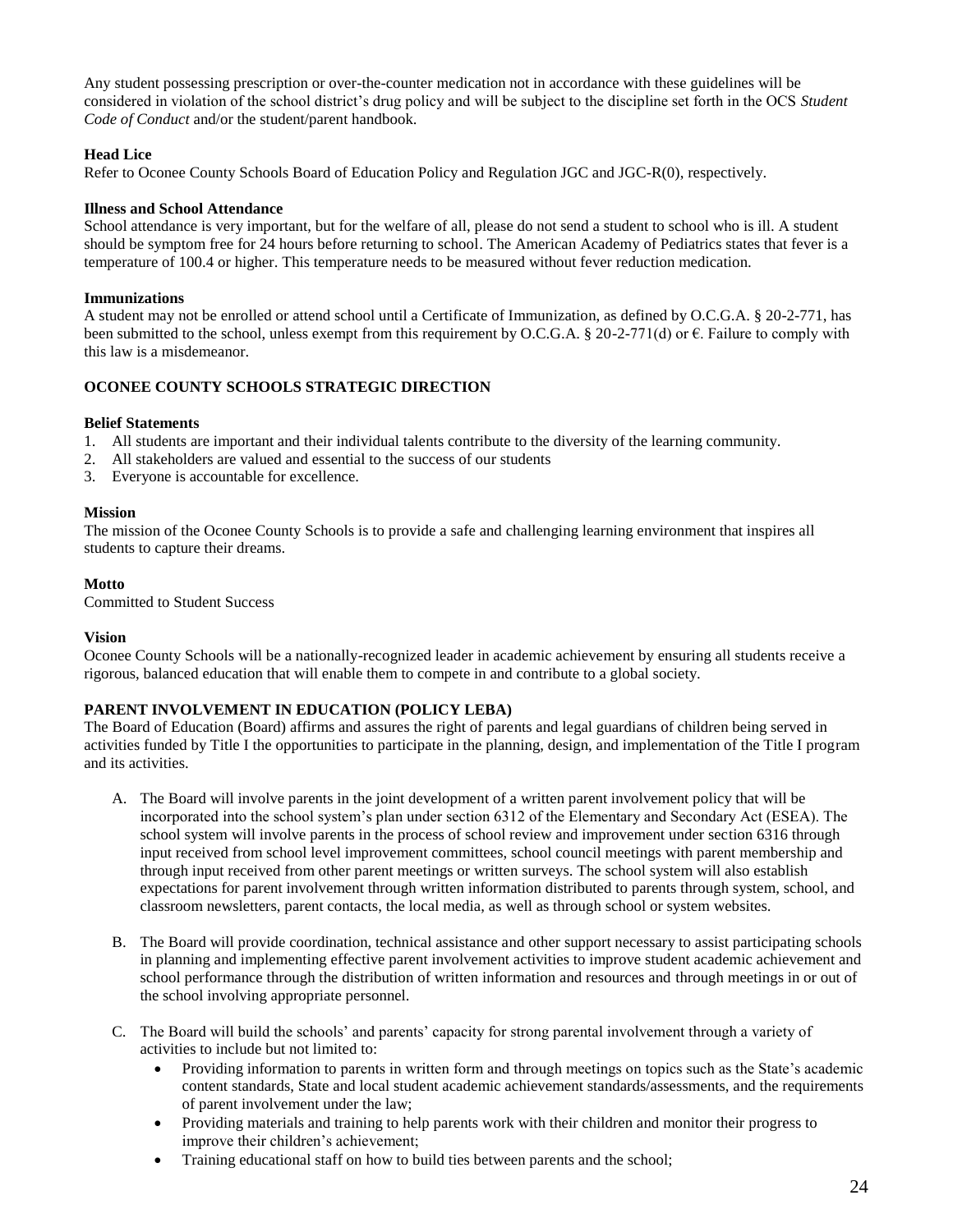- Coordinating and integrating parent involvement strategies with Head Start, Pre-K programs, and other programs, to the extent feasible and appropriate by communicating directly and indirectly with these agencies through verbal or written information when needed;
- Sending information to parents in a format and, to the extent feasible, in a language that parents can understand; and
- Providing reasonable support for parental involvement activities as parents request or as the school or system deem appropriate or necessary.
- D. The Board will conduct, with the involvement of parents, an annual evaluation of the content and effectiveness of the parent involvement policy to determine whether there has been increased participation and whether there are barriers to greater participation, particularly by parents who are economically disadvantaged, disabled, have limited English proficiency, have limited literacy, or are of any racial or ethnic minority background. This data will be obtained from parent, committee or school council meetings or through parent surveys.
- E. The Board, in conjunction with individual school activities, will, to the extent possible, implement the activities to meet the federal requirements under Title I, Part A, Sec. 6318. It will encourage and support activities that allow the schools to effectively involve parents, which places a positive impact on student success

# **POWERSCHOOL FOR PARENTS**

With a PowerSchool account, parents/guardians can accomplish the following online:

- Access real-time student performance data
- Communicate with teachers
- Track assignments and attendance
- Update student enrollment and transportation information

The web site address for parent login is: **[https://ps.oconee.k12.ga.us](https://ps.oconee.k12.ga.us/)**

On the login page are links to the *Parent Single Sign-On Quick Reference Guide* and the *PowerSchool Parent Portal User Guide*. PowerSchool parent portal information can also be accessed on the *Oconee Moodle Parent/Student Portal* page: <http://learning.oconeeschools.org/course/view.php?id=479>

# **PROTECTION OF PUPIL RIGHTS AMENDMENT (PPRA)**

### **Definition of Terms Used in PPRA**

Instructional Material – Instructional material that is provided to a student, regardless of format, including printed or representational materials, audio-visual materials, and materials in electronic or digital formats (such as accessible through the Internet). The term does not include academic tests or academic assessments.

Invasive Physical Examination – Any medical examination that involves the exposure of private body parts, or any act during such examination that includes incision, insertion, or injection into the body, but does not include a hearing, vision, or scoliosis screening.

Personal Information – Individually identifiable information including: (1) a student or parent's first and last name; (2) home address; (3) telephone number; or (4) social security number.

### **Requirements**

No student will be required to submit to a survey, analysis, or evaluation that reveals information concerning:

- 1. Political affiliations or beliefs of the student or the student's parent;
- 2. Mental or psychological problems of the student or the student's family;
- 3. Sex behavior or attitudes;
- 4. Illegal, anti-social, self-incriminating, or demeaning behavior;
- 5. Critical appraisals of other individuals with whom respondents have close family relationships;
- 6. Legally recognized privileged or analogous relationships, such as those of lawyers, physicians, and ministers;
- 7. Religious practices, affiliations, or beliefs of the student or student's parent; or
- 8. Income (other than that required by law to determine eligibility for participation in a program or for receiving financial assistance under such program), without prior written consent of the parent or eligible student.

A parent of a student may, upon request, inspect any survey created by a third party containing one or more of the items listed above before the survey is administered or distributed by a school to a student and may choose to opt the student out of participation in the survey. The Superintendent will develop procedures for: (1) granting a request by a parent for reasonable access to such survey within a reasonable period of time after the request is received, and (2) making arrangements to protect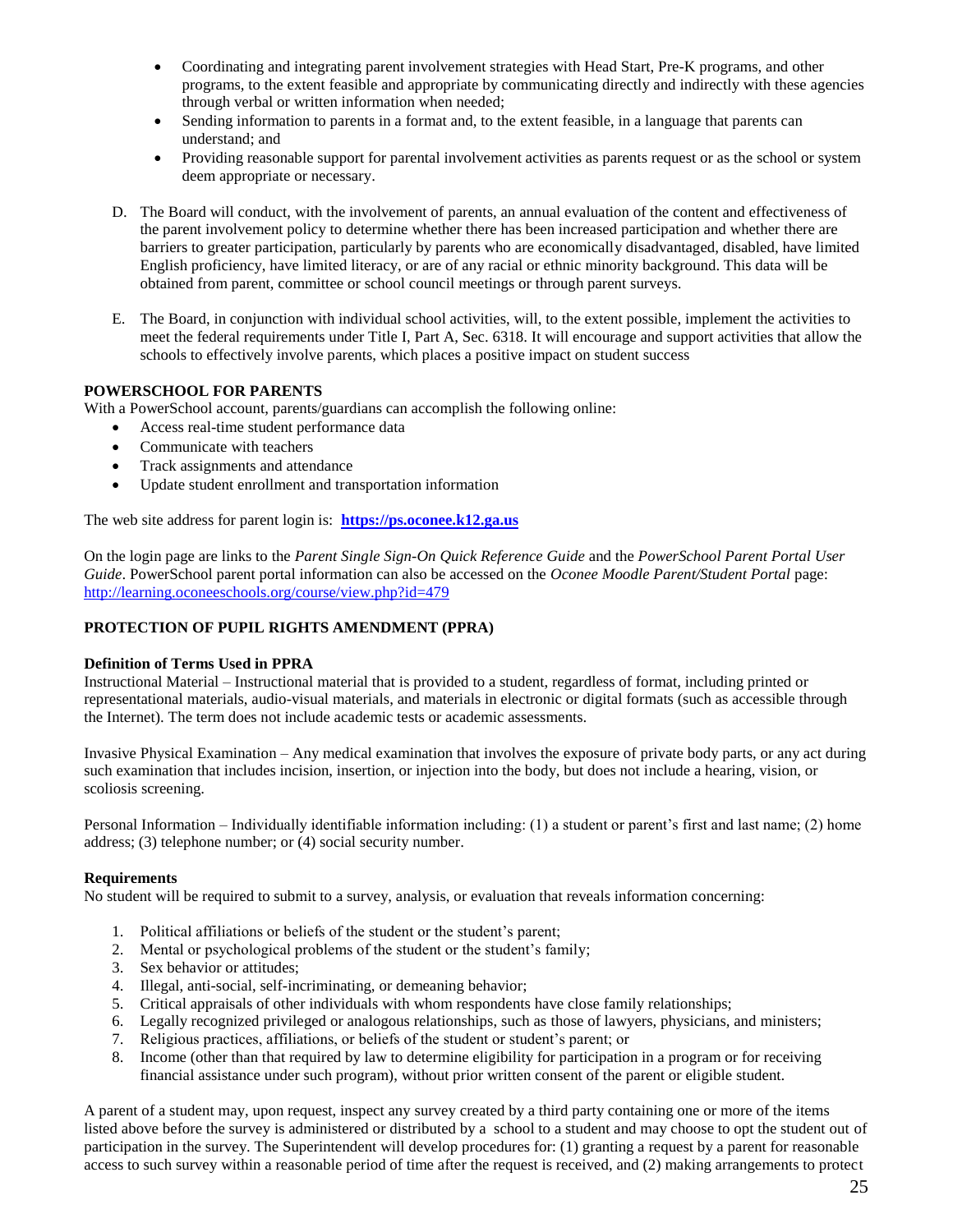student privacy in the event of the administration or distribution of a survey to a student containing one or more of the items listed above. The requirements of PPRA do not apply to a survey administered to a student in accordance with the Individuals with Disabilities Education Act (IDEA).

A parent of a student may, upon request, inspect any instructional material used as part of the educational curriculum for the student. The Superintendent will develop procedures for granting a request by a parent for reasonable access to instructional material within a reasonable period of time after the request is received.

Parents will be notified prior to the administration of physical examinations or screenings that the school may administer to students. This notice will offer the parent the opportunity to opt the student out of any non-emergency, invasive physical examination or screening that is (1) required as a condition of attendance; (2) administered by the school and scheduled by the school in advance; and (3) not necessary to protect the immediate health and safety of the student, or of other students.

The parent of a student will be notified prior to the commencement of activities involving the collection, disclosure, or use of personal information collected from students for the purpose of marketing or for selling that information (or otherwise providing that information to others for that purpose). Such notice will offer the parent the opportunity to inspect, upon request, any instrument used in the collection of such information before the instrument is administered or distributed to a student and to opt the student out of such activities. The Superintendent will develop procedures that: (1) make arrangements to protect student privacy in the event of such collection, disclosure, or use and (2) grant a request by a parent for reasonable access to such instrument within a reasonable period of time after the request is received.

If you do not wish for your child's Directory Information to be released, you may obtain an Opt-Out form to complete from the main office of your child's school. If you do not complete this form, the School District will assume that you authorize such disclosure when this information is requested.

# **RELIGIOUS RIGHTS**

### **Student Prayer and Discussion**

The Establishment Clause of the First Amendment does not prohibit purely private religious speech by students. Students have the same right to engage in individual or group prayer and religious discussion during the school day as they do to engage in other comparable activities. For example, students may read their Bibles or other scriptures, say grace before meals and pray before tests to the same extent they may engage in comparable non-disruptive activities. Local school authorities possess substantial discretion to impose rules of order on student activities, but they may not structure or administer such rules to discriminate against religious activity or speech. School officials must not, in any way, during school or school related activities, be involved with student prayer since the promotion or endorsement of religion by a school district employee is unconstitutional.

Generally, students may pray in a non-disruptive manner when not engaged in school activities or instruction, and subject to the rules that normally pertain in the applicable setting. Specifically, students in informal settings, such as cafeterias and hallways, may pray and discuss their religious views with each other, subject to the same rules of order as apply to other student activities and speech. Students may also speak to their peers about religious topics just as they might do with regard to other topics. School officials, however, should intercede to stop student speech that constitutes harassment aimed at a student or a group of students.

Students may also participate in before or after school events with religious content, such as "See You at the Flag Pole" gatherings, on the same terms as they may participate in other non-curricular activities on school premises. School officials may neither discourage nor encourage participation in such an event.

The right to engage in voluntary prayer or religious discussion does not include the right to have a captive audience listen or to compel other students to participate. Teachers and school administrators should ensure that no student is, in any way, coerced to participate in religious activity.

#### **Religion in the Curriculum**

It is unconstitutional for educators to teach religion or engage in religious indoctrination and practice in the public schools. It is also unconstitutional to celebrate religious holidays through religious worship or practice. Public schools may teach about religious holidays, including their religious aspects, and may celebrate the secular aspects of holidays, but schools may not observe holidays as religious events or promote such observance by students. Religions must be discussed in a neutral, objective and factual manner. The curriculum's approach may not be devotional or doctrinal, nor may it have the effect of promoting or inhibiting religion.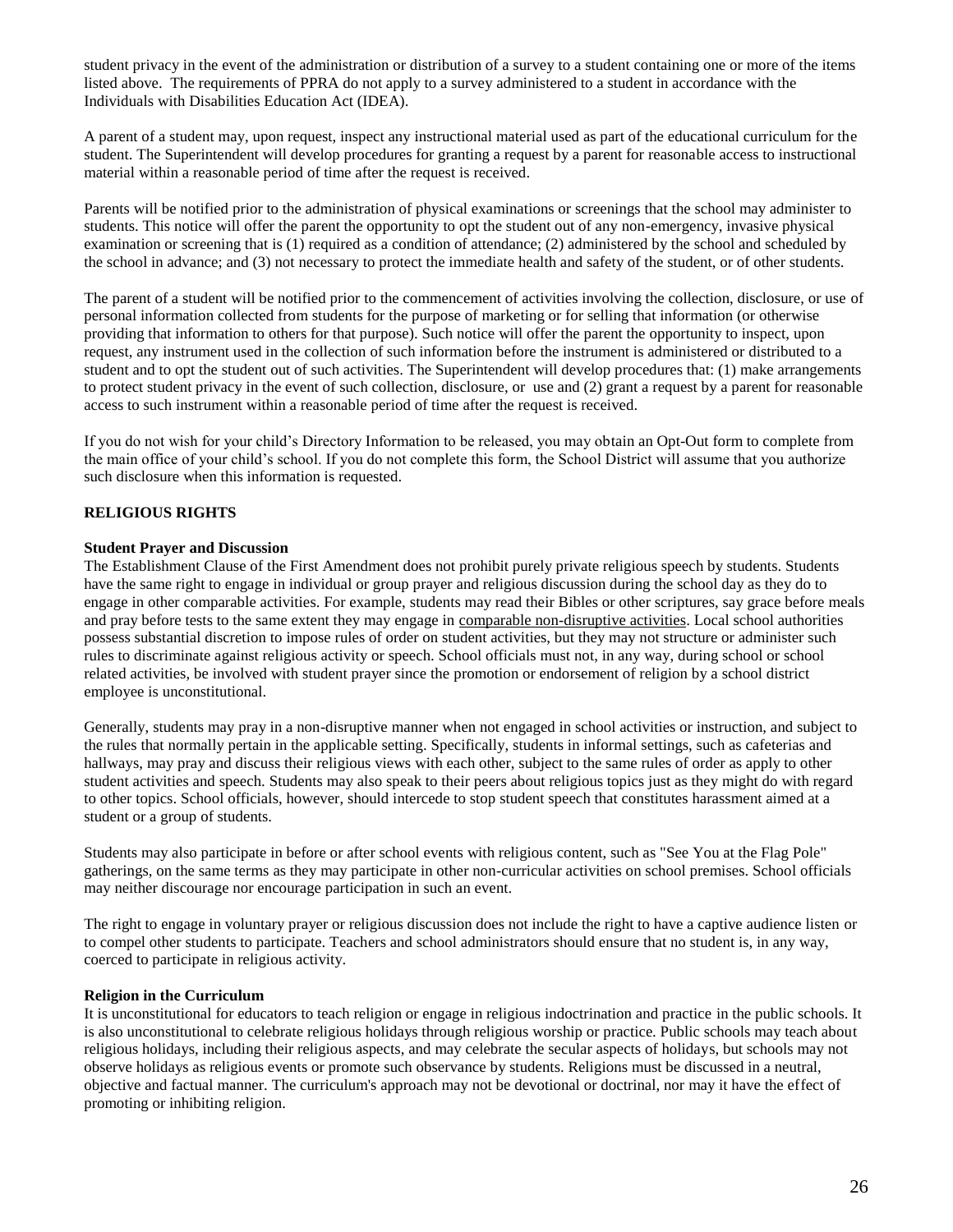# **Religious Literature**

Students have a right to distribute religious literature to their schoolmates on the same terms as they are permitted to distribute other literature that is unrelated to school curriculum or activities. Schools may impose the same reasonable time, place and manner or other constitutional restrictions on distribution of religious literature as they do on non-school literature generally, but they may not single out religious literature for special regulation. The right to distribute religious materials is limited if it substantially interferes with the school's activities or infringes upon the rights of other students.

# **RESPONSE TO INTERVENTION/STUDENT SUPPORT TEAM**

In an effort to ensure achievement for all students, Oconee County Schools utilizes Response To Interventions (RTI) to support learners at all levels. All students receive quality standards-based classroom instruction and learning in Tier 1of RTI. The students who respond inadequately to general education at Tier 1 participate in needs-based strategic interventions in Tier 2 of RTI.

If a school's school-wide screening or progress monitoring indicates a deficit in a specific area, an appropriate instructional intervention is implemented and progress within that intervention is monitored. Students not making sufficient progress with Tier 1 and Tier 2 instruction, who continue to fall behind on benchmark skills and require intense, additional instruction to achieve grade-level expectations, are supported by Tier 3 of RTI.

# **RIGHT TO REQUEST TEACHER QUALIFICATIONS**

In compliance with the requirements of the Every Student Succeeds Act, parents may request information about the professional qualifications of their child's teacher(s) and paraprofessional(s). The following information may be requested:

- Whether the student's teacher
	- o has met State qualification and licensing criteria for the grade levels and subject areas in which the teacher provides instruction;
	- $\circ$  is teaching under emergency or other provisional status through which State qualification or licensing criteria have been waived; and
	- o is teaching in the field of discipline of the certification of the teacher.
	- Whether the child is provided services by paraprofessionals and, if so, their qualifications.

If you wish to request information concerning your child's teachers' and paraprofessionals' qualifications, please contact the principal of your child's school.

# **SCHOOL BUS RULES AND REGULATIONS**

The purpose of this department is to transport students safely to and from school. We believe that all students can and should act appropriately while riding on the bus. Your child will be expected to adhere to the following guidelines as well as the ones already outlined in the Student Behavior Code. **The driver has the authority to assign seats at any time. Drivers also have the authority to add additional rules as they deem necessary.**

- Load/unload in a safe manner
- Watch for driver's hand signal before crossing
- You must be at the bus stop five minutes before the bus arrives
- Talk quietly

### **Bus Routes**

Students are to be at their bus stop five minutes prior to the arrival of the bus.

Cul-de-sacs must remain clear of vehicles, trash cans, basketball goals, and toys to allow for bus entry. If a bus cannot turn around without having to back up because the cul-de-sac is blocked, the bus will no longer enter that cul-de-sac until it is free and clear.

Buses will pick up curb-to-curb whenever possible during inclement weather.

If you have any concerns about your child's route, please call the Transportation Department at 706-769-5130.

### **Walker and Cyclist Safety**

Student safety is a priority of Oconee County Schools. Due to safety issues (such as congested intersections, the lack of sidewalks in many of our school communities, and no crossing guard at any of the school facilities), the school system has made the decision to discourage students from walking or riding their bicycles to/from school. Transportation is provided to all locations within the county, so students are encouraged to take advantage of our transportation system. Any exception to this should be discussed and decided by the individual principal and the parent(s)/guardian(s) of the student.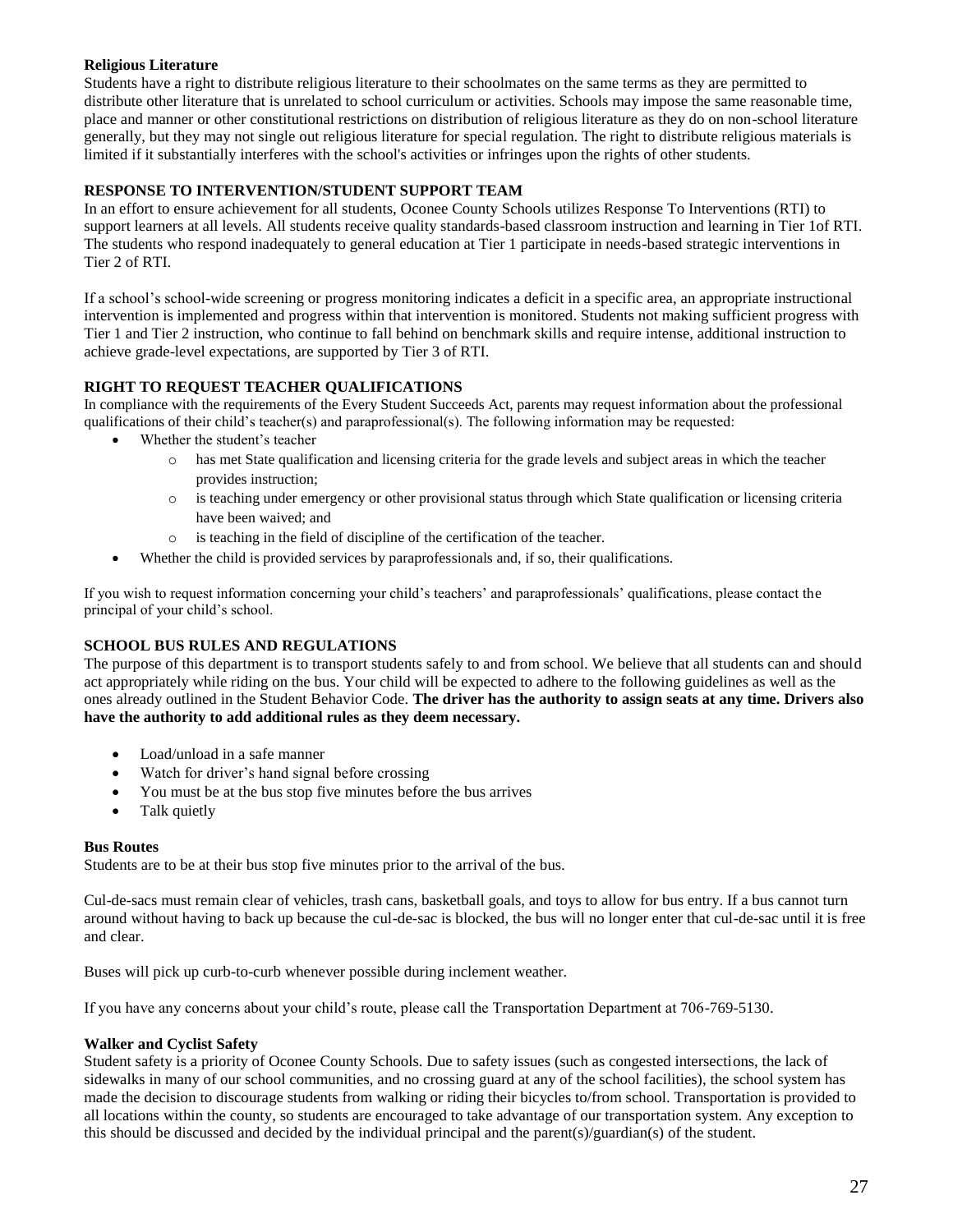#### **SCHOOL CLOSINGS**

In case of extreme weather conditions or other emergencies, information regarding school closing will be broadcast over local radio and television stations, posted on our web page, and other means of mass communications. The Superintendent makes the decision regarding such situations, and it is reasonable to assume that schools are open and will remain open unless there is a specific announcement to the contrary. Every attempt will be made to limit circumstances under which plans will be altered after the school day has begun, but safety will always be the foremost determining factor. The student information sheet requests directions for such emergency closings. Please return it completed and keep it updated throughout the year. Should we have to dismiss earlier for any reason, the teachers will follow the directions you give us on this form. Occasionally we have to dismiss a few minutes early due to inclement weather. In such cases, we will honor normal dismissal transportation, but students may arrive home a few minutes ahead of schedule.

#### **SCHOOL NUTRITION PROGRAM (Breakfast & Lunch Meals)**

Students are encouraged to eat nutritious meals provided by the lunchroom. School meals are planned according to USDA and State of Georgia guidelines. Students are required to select at least one fruit and vegetable with their meal. Good table manners are expected with trays returned to the proper area and eating areas left neat and clean. Students who have a food allergy or other diagnosed life-affecting disability that requires a food substitution must provide a Special Dietary Restriction form signed by a certified medical authority. This form is located on the SNP web page or by contacting the SNP office. *Substitutions may not be made without this form on file*.

Meal prices for paid students are as follows:

SY 18-19 meal prices: Breakfast at all levels: \$1.50 Elementary Lunch: \$2.50 Middle/High Lunch: \$2.75

Reduced price breakfast will be \$0.30 and reduced price lunch will be \$0.40.

Free and reduced price meal applications are distributed to each student at the beginning of the year and are available at any time during the year. A new form must be completed each year. Completed applications are kept in a secure location at the Central Office and eligibility information is confidential. Applications are subject to a federally required verification process. Families are responsible for all charges incurred prior to the approval of the application. Students may eat both breakfast and lunch on their meal status. Extras (including extra milk) or partial meals are not included in meal benefits and are charged at a la carte prices.

Each student has a unique account to which payments are credited. Please pay for meals in advance; non -cash payments are preferred. Payments should be sent in a sealed envelope with the student's first and last name.

Students use their (PowerSchool) student number for lunchroom transactions. Students may eat more than one meal, but only the first meal per serving period is priced as a student meal. Per federal regulations, additional meals are charged at the adult price. Students may not share their student number with friends or siblings.

Parents are welcome and may select any of the menu items offered at the school. Please help us support the Wellness Policy and do not bring fast food meals.

All schools provide a warm breakfast daily. Students who wish to eat breakfast should arrive at school early enough to eat and not be tardy to class. School specific procedures will be detailed in the first few days of school.

Schools may sell extra items for an additional charge. Elementary and middle school students must purchase a lunch or show that a lunch was brought from home prior to purchasing extra items. Students may be required to pay for these items separately from their lunch account. If a student's account is negative, the student may not purchase extras.

Elementary students may charge up to \$9.00, middle school students up to \$5.00, and high school students up to \$3.00 before being offered a courtesy meal. Courtesy meals will be offered until the student's account has been brought up to date. Parents may call the cafeteria at any time to check a student's balance or request a history. Students with negative account balances may have privileges restricted during the school year and may not purchase extras. Report cards will be held and PowerSchool access will be blocked for students with negative accounts at the end of the school year.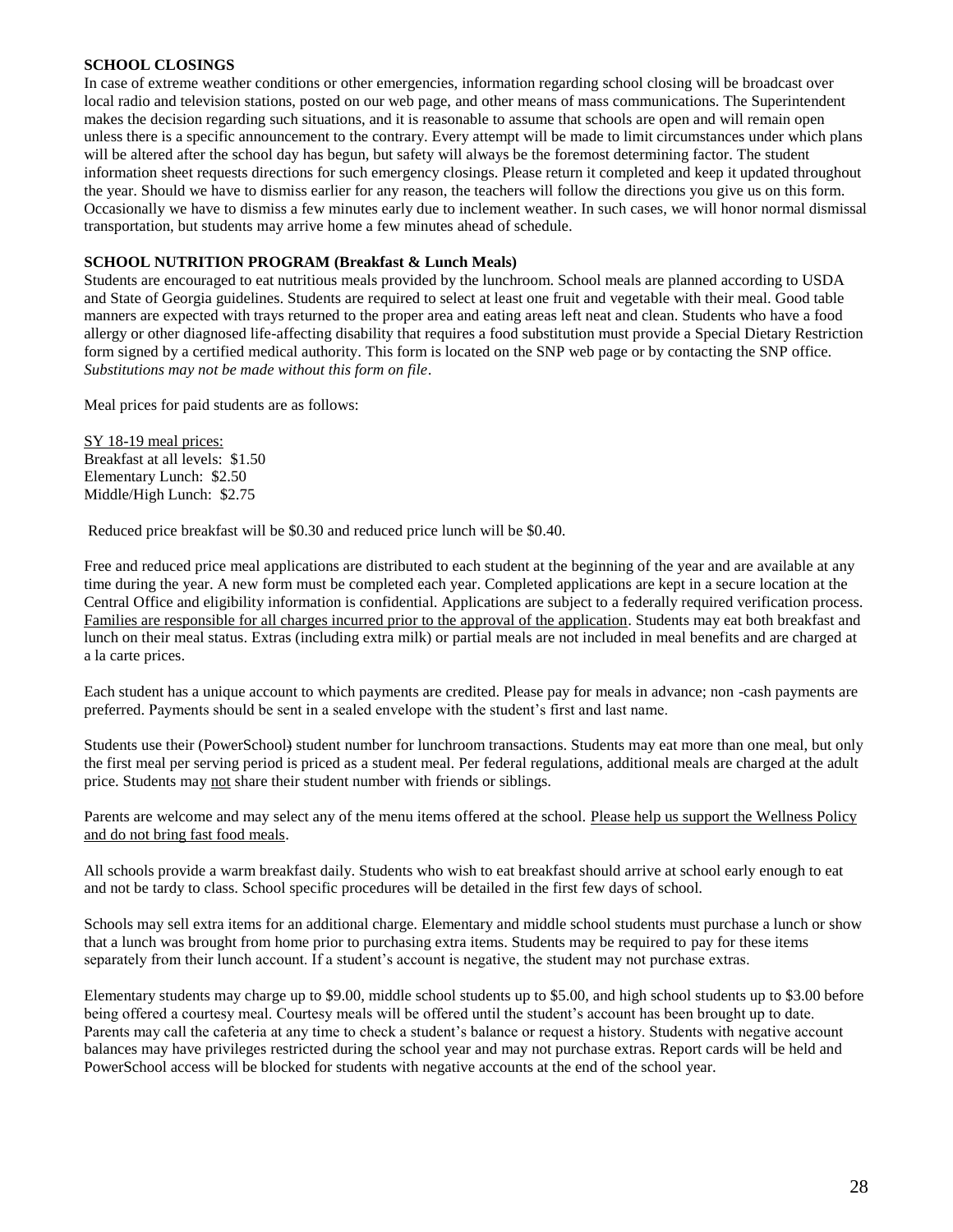### **Returned Check Policy**

Once School Nutrition receives three (3) returned checks from a family written to any school for payment of meals, future purchases through the School Nutrition Program will only be accepted as cash, money order, or credit card (online). Parents/guardians and the school cafeteria will be given written notice and a notation will be placed on the student's account. This restriction affects all students in a family, at all schools**,** regardless of which school(s) received the returned checks.

OCS may enter into a contract with an electronic check recovery company to collect checks that are returned unpaid. Without further notice, through this company, we may attempt to collect a check electronically if it is returned by your bank for any reason. When you write a check you are consenting to allow electronic collection of any returned check.

If your check is returned unpaid, the face value of the check plus any additional fee authorized by the state of Georgia will be collected electronically from your account, when the funds are available.

### **Online Payment and Account Monitoring**

The School Nutrition Program offers online account management via the web site: www.k12paymentcenter.com. Families may choose to pay online or may send funds directly to the school. Monitoring accounts online is a free service.

### **SEARCHES**

School officials may search a student if there is reasonable suspicion the student is in possession of an item that is illegal or against school rules. Students vehicles brought on campus, student book bags, school lockers, desks and other school property are subject to inspection and search by school authorities at any time without further notice to students or parents. Students are required to cooperate if asked to open book bags, lockers or any vehicle brought on campus. Metal detectors and drug or weapon sniffing dogs may be utilized at school or at any school function, including activities which occur outside normal school hours or off the school campus at the discretion of administrators.

#### **SECLUSION/RESTRAINT OF STUDENTS**

According to the State Board of Education Rule 160-5-1-.35, "seclusion" and "restraint" of students is prohibited in all Oconee County Schools. Physical restraint of students may be utilized in crisis situations in which a student demonstrates immediate danger to himself or others, and the student is not responsive to less intensive behavioral interventions.

### **SECTION 504 OF THE REHABILITATION ACT OF 1973**

Any student, parent, or guardian ("grievant") may request an impartial hearing due to the school system's actions or inactions regarding the student's identification, evaluation, or educational placement under Section 504. Requests for an impartial hearing must be in writing to the school system's Section 504 Coordinator; however, a grievant failure to request a hearing in writing does not alleviate the school system's obligation to provide an impartial hearing if the grievant orally requests an impartial hearing through the school system's Section 504 Coordinator. The school system's Section 504 Coordinator will assist the grievant in completing the written Request for Hearing. The Section 504 Coordinator may be contacted through the school system's central office. Copies of the *504 Procedural Safeguards* and *Notice of Rights of Students and Parents under Section 504* may be found on the system website or may be picked up at the central office or at any of the school offices.

#### **Notice of Rights of Students and Parents under Section 504**

Section 504 of the Rehabilitation Act of 1973, commonly referred to as "Section 504," is a nondiscrimination statute enacted by the United States Congress. The purpose of Section 504 is to prohibit discrimination and to assure that disabled students have educational opportunities and benefits equal to those provided to non-disabled students.

The implementing regulations for Section 504, as set out in 34 CFR Part 104, provide parents and/or students with the following rights:

1. Your child has the right to an appropriate education designed to meet his or her individual educational needs as adequately as the needs of non-disabled students. 34 CFR 104.33.

2. Your child has the right to free educational services except for those fees that are imposed on non-disabled students or their parents. Insurers and similar third parties who provide services not operated by or provided by the recipient are not relieved from an otherwise valid obligation to provide or pay for services provided to a disabled student. 34 CFR 104.33.

3. Your child has a right to participate in an educational setting (academic and nonacademic) with non-disabled students to the maximum extent appropriate to his or her needs. 34 CFR 104.34.

4. Your child has a right to facilities, services, and activities that are comparable to those provided for non-disabled students. 34 CFR 104.34.

5. Your child has a right to an evaluation prior to a Section 504 determination of eligibility. 34 CFR 104.35.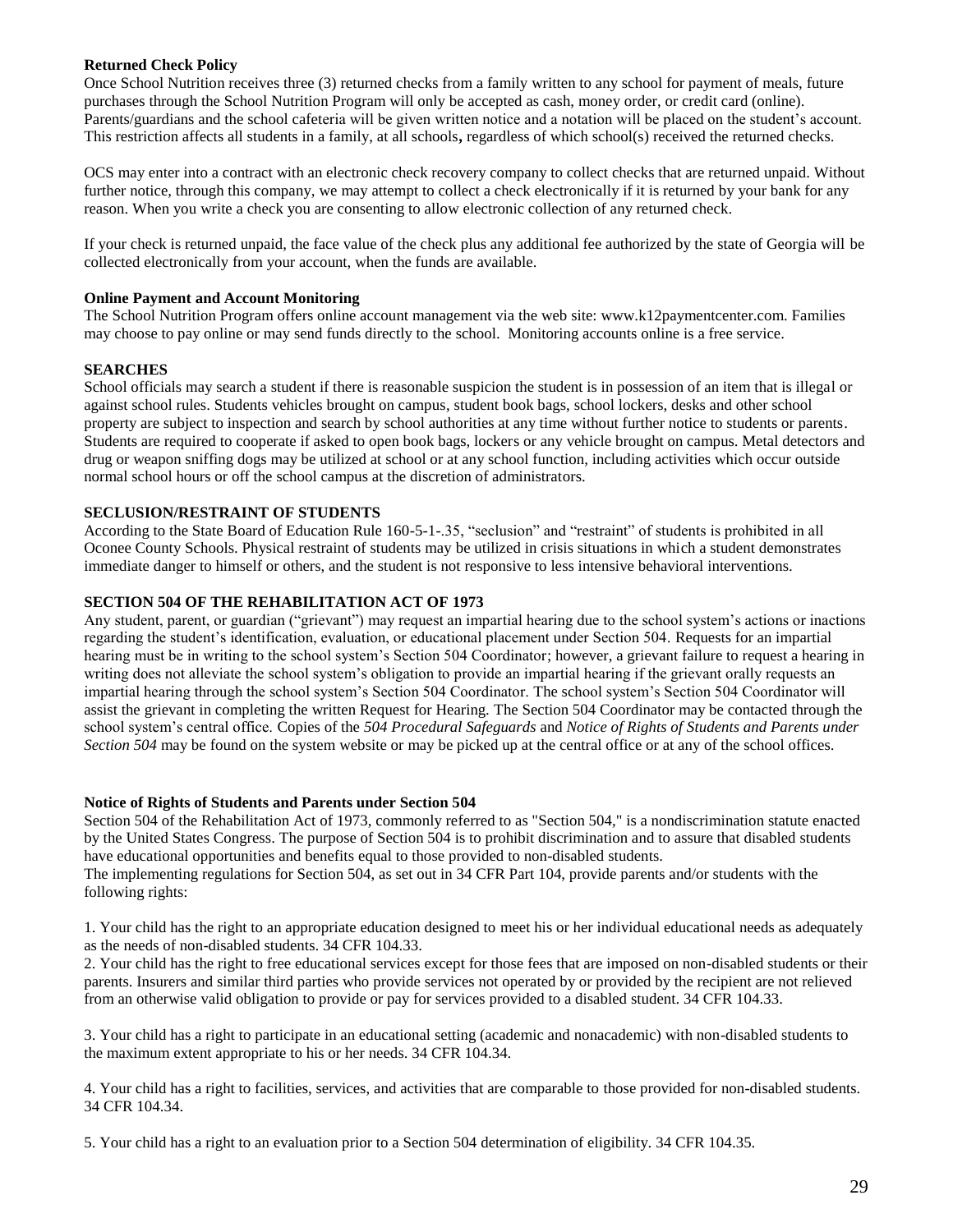6. You have the right to not consent to the school system's request to evaluate your child. 34 CFR 104.35.

7. You have the right to ensure that evaluation procedures, which may include testing, conform to the requirements of 34 CFR 104.35.

8. You have the right to ensure that the school system will consider information from a variety of sources as appropriate, which may include aptitude and achievement tests, grades, teacher recommendations and observations, physical conditions, social or cultural background, medical records, and parental recommendations. 34 CFR 104.35.

9. You have the right to ensure that placement decisions are made by a group of persons, including persons knowledgeable about your child, the meaning of the evaluation data, the placement options, and the legal requirements for least restrictive environment and comparable facilities. 34 CFR 104.35*.* 

10. If your child is eligible under Section 504, your child has a right to periodic reevaluations, including prior to any subsequent significant change of placement. 34 CFR 104.35.

11. You have the right to notice prior to any actions by the school system regarding the identification, evaluation, or placement of your child. 34 CFR 104.36*.* 

12. You have the right to examine your child's educational records. 34 CFR 104.36.

13. You have the right to an impartial hearing with respect to the school system's actions regarding your child's identification, evaluation, or educational placement, with opportunity for parental participation in the hearing and representation by an attorney. 34 CFR 104.36.

14. You have the right to receive a copy of this notice and a copy of the school system's impartial hearing procedure upon request. 34 CFR 104.36.

15. If you disagree with the decision of the impartial hearing officer (school board members and other district employees are not considered impartial hearing officers), you have a right to a review of that decision according to the school system's impartial hearing procedure. 34 CFR 104.36.

16. You have the right at any time to file a complaint with the United States Department of Education's Office for Civil Rights.

### **Section 504 Procedural Safeguards**

1. Overview-Any student, parent, or guardian ("grievant") may request an impartial hearing due to the school system's actions or inactions regarding the student's identification, evaluation, or educational placement under Section 504. Requests for an impartial hearing must be in writing to the school system's Section 504 Coordinator; however, a grievant's failure to request a hearing in writing does not alleviate the school system's obligation to provide an impartial hearing, if the grievant orally requests an impartial hearing through the school system's Section 504 Coordinator. The school system's Section 504 Coordinator will assist the grievant in completing the written Request for Hearing.

2. Hearing Request-The request for a hearing must include the following:

- a. The name of the student
- b. The address of the residence of the student
- c. The name of the school the student is attending
- d. The decision that is the subject of the hearing
- e. The requested reasons for review
- f. The proposed remedy sought by the grievant
- g. The name and contact information of the grievant

Within 10 business days from the receipt of the grievant's Request for Hearing, the Section 504 Coordinator will acknowledge the request in writing and schedule a time and place for a hearing. If the written Request for Hearing does not contain the necessary information noted above, the Section 504 Coordinator will inform the grievant of the specific information needed to complete the request. All timelines and processes will be stayed until the Request for Hearing contains the necessary information noted above.

3. Mediation-The school system may offer mediation to resolve the issues detailed by the grievant in his or her Request for Hearing. Mediation is voluntary and both the grievant and school system must agree to participate. The grievant may terminate the mediation at any time. If the mediation is terminated without an agreement, the school system will follow the procedures for conducting an impartial hearing without an additional Request for Hearing.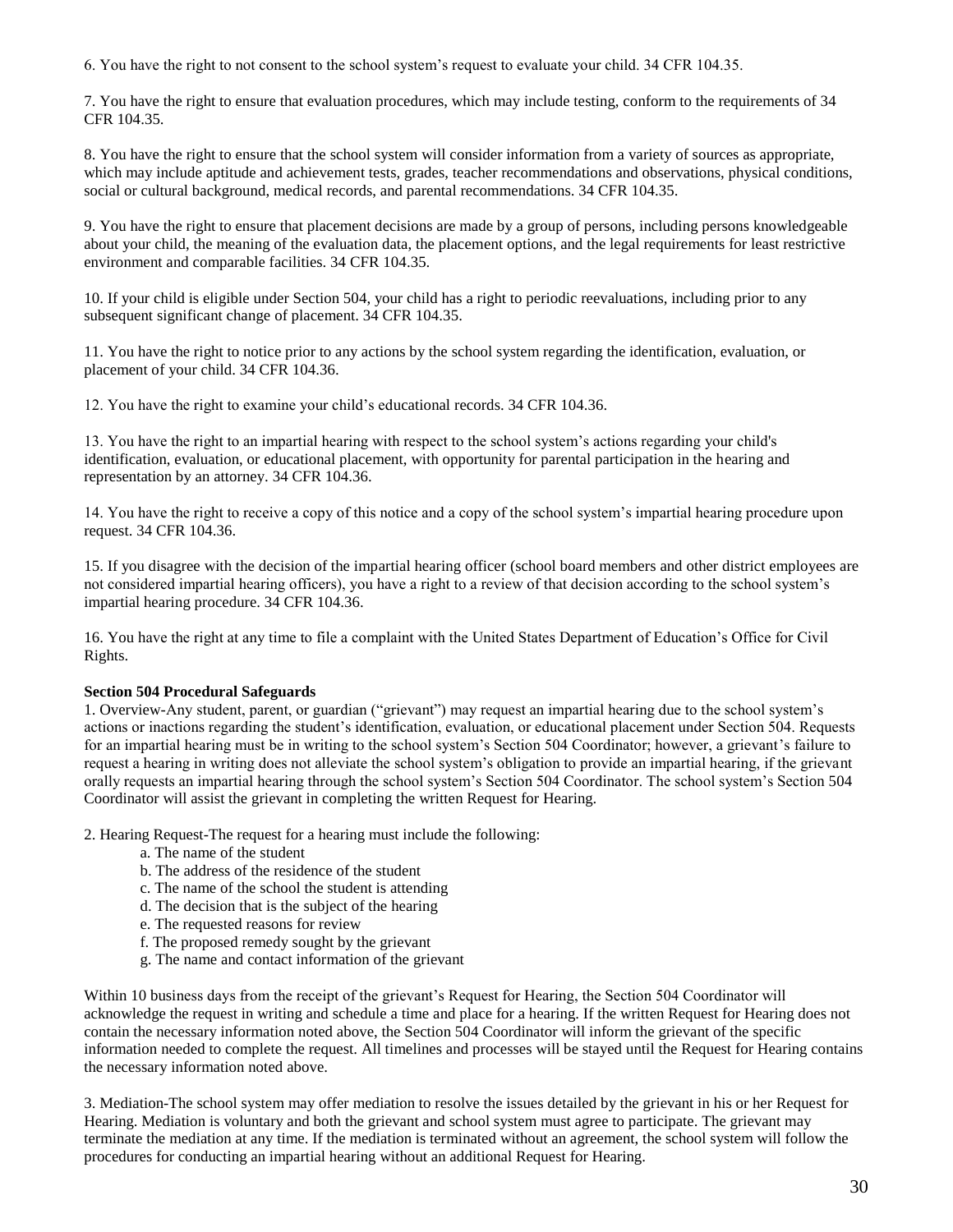#### 4. Hearing Procedures

a. The Section 504 Coordinator will obtain an impartial review official, who will conduct a hearing within 45 calendar days from the receipt of the grievant's Request for Hearing unless agreed to otherwise by the grievant or a continuance is granted by the impartial review official.

b. Upon a showing of good cause by the grievant or school system, the impartial review official, at his or her discretion, may grant a continuance and set a new hearing date. The request for a continuance must be in writing and copied to the other party.

c. The grievant will have an opportunity to examine the child's educational records prior to the hearing.

d. The grievant will have the opportunity to be represented by legal counsel at his or her own expense at the hearing and participate, speak, examine witnesses, and present information at the hearing. If the grievant is to be represented by legal counsel at the hearing, he or she must inform the Section 504 Coordinator of that fact in writing at least 10 calendar days prior to the hearing. Failure to notify the Section 504 Coordinator in writing of representation by legal counsel will constitute good cause for granting a continuance of the hearing.

e. The grievant will have the burden of proving any claims he or she may assert. When warranted by circumstances or law, the impartial hearing officer may require the recipient to defend its position/decision regarding the claims (i.e., A recipient will place a disabled student in the regular educational environment operated by the recipient unless it is demonstrated by the recipient that the education of the person in the regular environment with the use of supplementary aids and services cannot be achieved satisfactorily. 34 C.F.R.§104.34). One or more representatives of the school system, including one who may offer legal counsel, will attend the hearing to present the evidence and witnesses, respond to the grievant testimony, and answer questions posed by the review official.

f. The impartial review official will not have the power to subpoena witnesses, and the strict rules of evidence will not apply to hearings. The impartial review official will have the authority to issue pre-hearing instructions, which may include requiring the parties to exchange documents and names of witnesses to be present.

g. The impartial review official will determine the weight to be given any evidence based on its reliability and probative value.

h. The hearing will be closed to the public.

i. The issues of the hearing will be limited to those raised in the written or oral request for the hearing.

j. Witnesses will be questioned directly by the party who calls them. Cross-examination of witnesses will be allowed. The impartial review official, at his or her discretion, may allow further examination of witnesses or ask questions of the witnesses.

k. Testimony will be recorded by court reporting or audio recording at the expense of the recipient. All documentation related to the hearing will be retained by the recipient.

l. Unless otherwise required by law, the impartial review official will uphold the action of the school system unless the grievant can prove that a preponderance of the evidence supports his or her claim.

m. Failure of the grievant to appear at a scheduled hearing, unless prior notification of absence was provided and approved by the impartial review official or just cause is shown, will constitute a waiver of the right to a personal appearance before the impartial review official.

5. Decision-The impartial review official will issue a written determination within 20 calendar days of the date the hearing concluded. The determination of the impartial review official will not include any monetary damages or the award of any attorney's fees.

6. Review-If not satisfied with the decision of the impartial review official, any party may pursue any right of review, appeal, cause of action, or claim available to them under the law or existing state or federal rules or regulations.

### **SEXUAL ABUSE REPORTING**

Any student (or parent or friend of a student) who has been the victim of an act of sexual abuse or misconduct by a teacher, administrator, or other school system employee is urged to make an oral report of the act to any teacher, counselor, or administrator at his/her school.